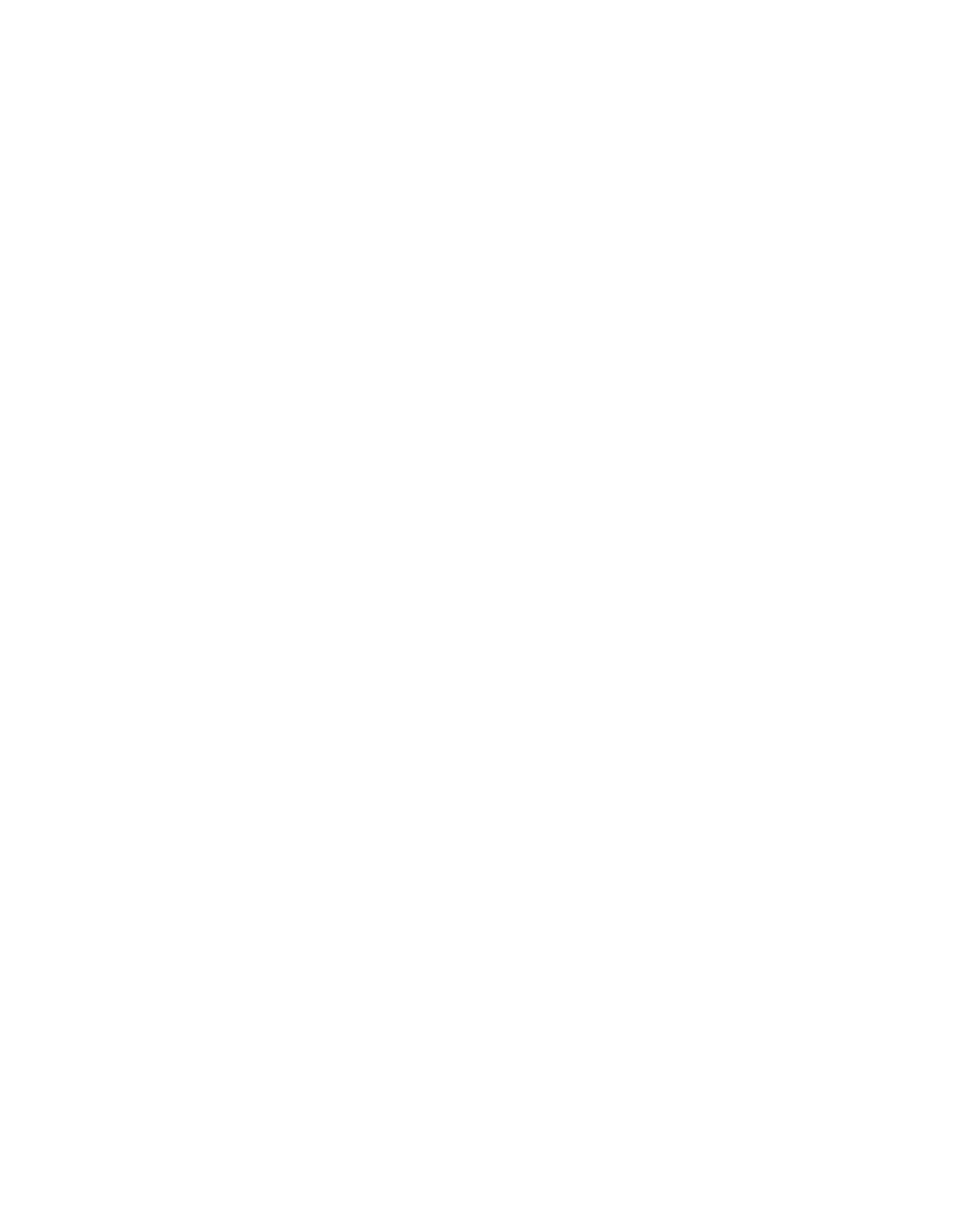## Entanglement of Formation and Concurrence for Mixed States

Gao Xiuhong<sup>1</sup>, Sergio Albeverio<sup>2</sup>, Chen Kai<sup>3</sup>, Fei Shaoming<sup>1,2</sup> and Li-Jost Xianqing<sup>4</sup>

<sup>1</sup> Department of Mathematics, Capital Normal University, Beijing 100037

 $2$  Institut für Angewandte Mathematik, Universität Bonn, D-53115

<sup>3</sup> Hefei National Laboratory for Physical Sciences at Microscale and Department of Modern Physics,

University of Science and Technology of China, Hefei, Anhui 230026, China

<sup>4</sup> Max Planck Institute for Mathematics in the Sciences, D-04103 Leipzig

Abstract We review some results on analytical computations of the measures for quantum entanglement: entanglement of formation and concurrence. We introduce some estimations of the lower bounds for the entanglement of formation in bipartite mixed states, and of lower bounds for the concurrence in bipartite and tripartite systems. The results on lower bounds for the concurrence are also generalized to arbitrary multipartite systems.

Keywords entanglement of formation, concurrence, lower bound

PACS: 03.67.Mn, 03.65.Ud, 89.70.+c

# 1 Introduction

Quantum entanglement plays a crucial role in the rapidly developing theory of quantum information [1], since they constitute the most important resource for quantum information processing. An important theoretical challenge in the theory of quantum entanglement is to give a proper description and quantification of quantum entanglement of multipartite quantum systems. Entanglement of formation (EOF)  $[2, 3]$  and concurrence  $[4]$  are two well defined quantitative measures of entanglement. For the two-qubit case EOF is a monotonically increasing function of the concurrence and an elegant formula for the concurrence was derived analytically by Wootters in [5, 6]. It plays an essential role in describing quantum phase transitions in various interacting quantum many-body systems [7, 8] and can be experimentally measured [9].

In the higher dimensional case, due to the extremizations involved in the calculation, only a few explicit analytic formulae for EOF and concurrence have been found for some special symmetric states [10, 11, 12, 13, 14]. Some progress, in particular in the form of practical algorithms, has been obtained on possible lower bounds of the EOF and concurrence for qubit-qudit systems [15] and for bipartite systems in arbitrary dimensions [16, 17] using numerical optimization over a large number of free parameters. In [18, 19] analytic lower bounds on EOF and concurrence for any dimensional mixed bipartite quantum states have been presented, which have further been shown to be exact for some special classes of states and detect many bound entangled states. In [20] another lower bound on EOF for bipartite states has been presented from a new separability criterion [21]. A lower bound on concurrence based on a local uncertainty relations(LURs) criterion is obtained in [22] and this bound is furthermore optimized in [23].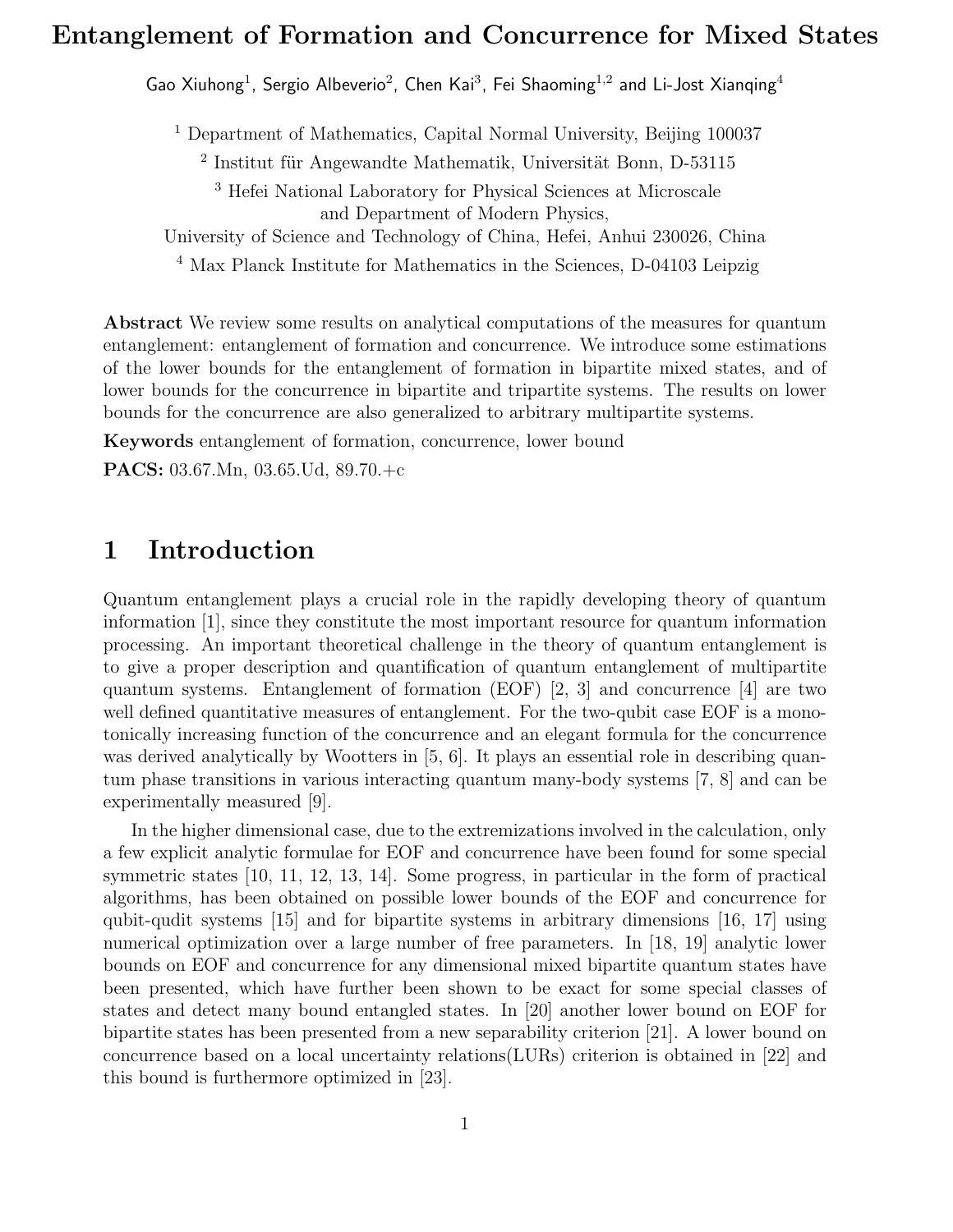Although the EOF is only well defined for bipartite systems, the concurrence is well defined even for multipartite states. The lower bound of concurrence for tripartite states has been studied in [24]. In this review, we first summarize the results related to the analytic formulae and the lower bounds on EOF for bipartite systems, as well as to the lower bounds on concurrence for bipartite and tripartite systems, and then we generalize them to arbitrary multipartite systems.

### 2 Entanglement of formation for bipartite systems

Let  $\mathcal{H}_1$ ,  $\mathcal{H}_2$  be  $N_1$ ,  $N_2$ -dimensional complex Hilbert spaces with orthonormal basis  $e_i^k$ ,  $i =$ 1, ...,  $N_k$ ,  $k = 1, 2$ , respectively. A pure quantum state on  $\mathcal{H}_1 \otimes \mathcal{H}_2$  is generally of the form,

$$
|\psi\rangle = \sum_{i=1}^{N_1} \sum_{j=1}^{N_2} a_{ij} e_i^1 \otimes e_j^2, \qquad a_{ij} \in \mathbb{C}
$$
 (1)

with normalization

$$
\sum_{i=1}^{N_1} \sum_{j=1}^{N_2} a_{ij} a_{ij}^* = 1.
$$
 (2)

The EOF E is defined as the partial entropy with respect to the subsystems  $[25]$ ,

$$
E(|\psi\rangle) = -\text{Tr}(\rho_1 \log_2 \rho_1) = -\text{Tr}(\rho_2 \log_2 \rho_2), \qquad (3)
$$

where  $\rho_1$  (resp.  $\rho_2$ ) is the reduced density matrix obtained by tracing  $|\psi\rangle\langle\psi|$  (the orthogonal projector onto  $|\psi\rangle$  over the second (resp. first) Hilbert space of  $\mathcal{H}_1 \otimes \mathcal{H}_2$ .

It is evident that  $E(|\psi\rangle)$  vanishes only for product states. This definition can be extended to mixed states  $\rho$  by the convex roof,

$$
E(\rho) \equiv \min_{\{p_i, |\psi_i\rangle\}} \sum_i p_i E(|\psi_i\rangle),\tag{4}
$$

for all possible ensemble realizations

$$
\rho = \sum_{i} p_i |\psi_i\rangle\langle\psi_i|, \quad p_i \ge 0, \quad \sum_{i} p_i = 1. \tag{5}
$$

Consequently, a state  $\rho$  is separable if and only if  $E(\rho) = 0$  and hence can be represented as a convex combination of product states as  $\rho = \sum_i p_i \rho_i^1 \otimes \rho_i^2$ , where  $\rho_i^1$  and  $\rho_i^2$  are pure state density matrices associated to the subsystems  $\mathcal{H}_1$  and  $\mathcal{H}_2$ , respectively [26]. The measure Eq. (4) satisfies all the essential requirements of a good entanglement measure: convexity, no increase under local quantum operations and classical communications on average, no increase under local measurements, asymptotic continuity and other properties [2, 3].

It is a challenge to calculate Eq. (4) for general mixed states due to the extremizations involved in the calculation. Till now explicit formulae of  $E(\rho)$  have been obtained only for a few special cases.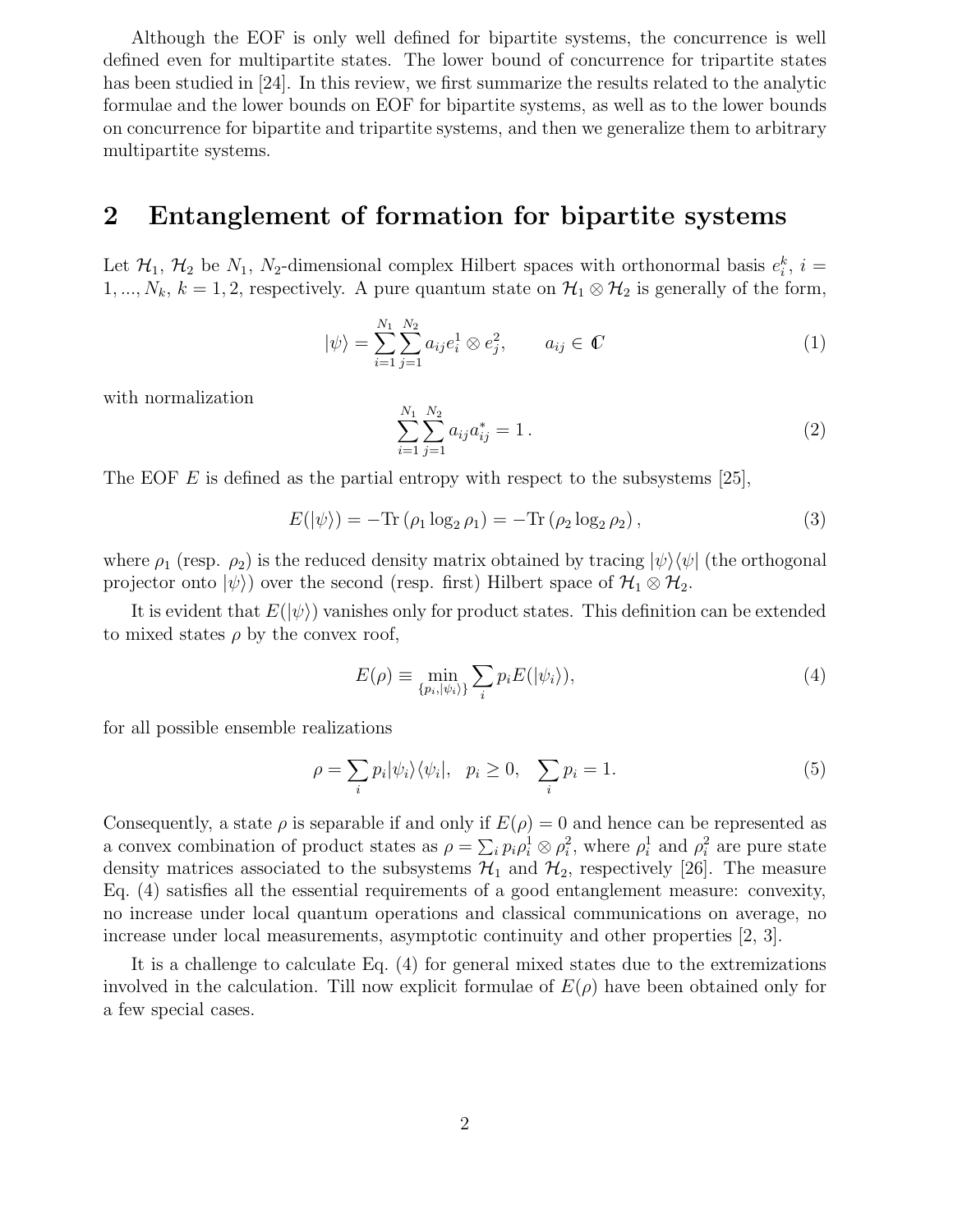#### 2.1 EOF for 2-qubits

In this case, Eq. (3) can be written as  $E(|\psi\rangle) = \varepsilon(C(|\psi\rangle))$ , where the function  $\varepsilon$  is defined by

$$
\varepsilon(C) = H_2(\frac{1+\sqrt{1-C^2}}{2}), \quad H_2(x) = -x\log_2 x - (1-x)\log_2(1-x).
$$

 $C$  is called concurrence [5]:

$$
C(|\psi\rangle) = |\langle \psi|\tilde{\psi}\rangle| = 2|a_{11}a_{22} - a_{12}a_{21}|,\tag{6}
$$

where  $|\tilde{\psi}\rangle = \sigma_y \otimes \sigma_y |\psi^*\rangle$ ,  $|\psi^*\rangle$  is the complex conjugate of  $|\psi\rangle$ ,  $\sigma_y$  is the Pauli matrix,  $\sigma_y =$  $\begin{pmatrix} 0 & -i \end{pmatrix}$ i 0 ! .

As E is a monotonically increasing function of C, C can be also taken as a kind of measure of entanglement. Calculating the minimum in Eq. (4) is reduced to calculating the corresponding minimum of

$$
C(\rho) = \min_{\{p_i, |\psi_i\rangle\}} \sum_{i=1} p_i C(|\psi_i\rangle),\tag{7}
$$

which simplifies the computation.

The formula for the entanglement of a pair of qubits in any mixed states  $\rho$  is given in [6]:  $E(\rho) = \varepsilon(C(\rho))$ , with  $C(\rho) = max(0, \lambda_1 - \lambda_2 - \lambda_3 - \lambda_4)$ , here the  $\lambda'_i$ s are the square roots of the eigenvalues of  $\rho(\sigma_y \otimes \sigma_y)\rho^*(\sigma_y \otimes \sigma_y)$  in the descending order. The concurrence is itself a measure of entanglement that provides an analytic formula for the EOF for a pair of qubits.

The direct experimental measurement of  $C(|\psi\rangle)$  is not possible due to the unphysical operation of the complex conjugation in equation (6). Nevertheless it has been shown that any m-th degree polynomial function of a density matrix  $\rho$  can be measured on an m-fold copy of  $\rho$  [27]. By considering a twofold copy of the state in question, the concurrence C of an arbitrary state  $|\psi\rangle$  can be defined as  $C = 2\sqrt{P_A}$ , where  $P_A = \langle \psi | \otimes \langle \psi | A | \psi \rangle \otimes | \psi \rangle$  is the probability of observing the two copies of the first subsystem in an antisymmetric state, that is, a state that acquires a phase shift of  $\pi$  upon exchange of the constituents, and A is the corresponding measurement operator [9].

#### 2.2 EOF for isotropic states

The EOF for a class of mixed states in arbitrary dimension  $N_1 = N_2 = N$ , the isotropic states, was presented by Terhal and Vollbrecht [10]. The isotropic states are invariant under the transformations  $U \otimes U^*$ , for any unitary transformation U. They have the form

$$
\rho_F = \frac{1 - F}{N^2 - 1} \left( I - |\Psi^+ \rangle \langle \Psi^+| \right) + F |\Psi^+ \rangle \langle \Psi^+|,\tag{8}
$$

where  $|\Psi^+\rangle \equiv \sqrt{1/N} \sum_{i=1}^N |ii\rangle$ ,  $F = \langle \Psi^+|\rho_F|\Psi^+\rangle$ ,  $0 \le F \le 1$ , is the fidelity of  $\rho_F$ . It is shown that for  $\dot{F} \ge 1/N$ , the EOF for isotropic states is  $E(\rho_F) = \text{co}[R(F)]$ , where  $R(F)$  is a simple function of  $F$ , "co" stands for the convex hull, that is the largest convex function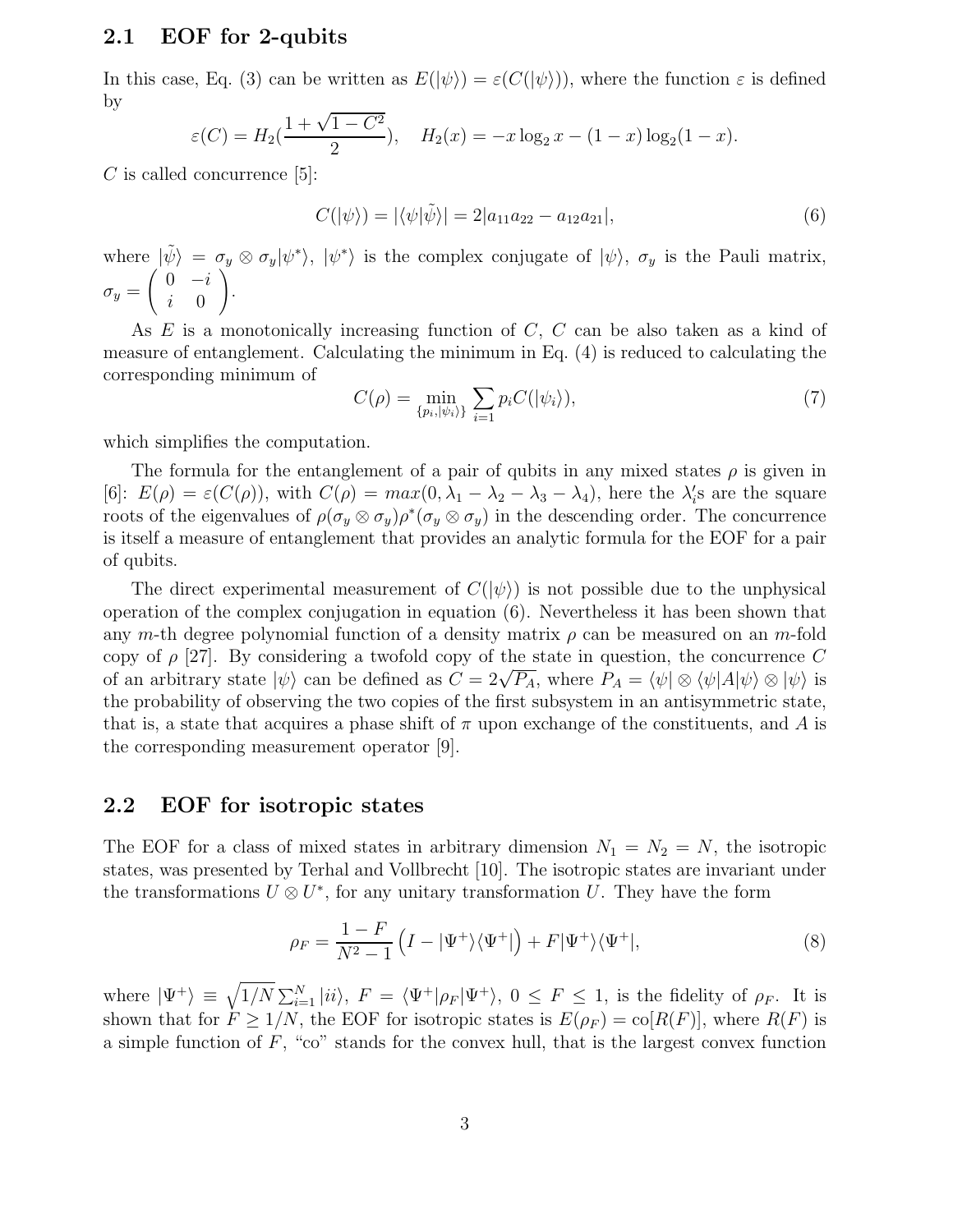bounded above by the given function. For  $N = 2,3$ , the EOF for  $\rho_F$  is given by

$$
E(\rho_F) = \begin{cases} 0, & F \le \frac{1}{N}, \\ R_{1,N-1}(F), & F \in \left(\frac{1}{N}, \frac{4(N-1)}{N^2}\right), \\ \frac{N \log(N-1)}{N-2} (F-1) + \log N, & F \in \left[\frac{4(N-1)}{N^2}, 1\right], \end{cases}
$$
(9)

where

$$
R_{1,N-1}(F) = H_2(\gamma(F)) + (1 - \gamma(F)) \log (N - 1),\tag{10}
$$

with

$$
\gamma(F) = \frac{1}{N} \left( \sqrt{F} + \sqrt{(N-1)(1-F)} \right)^2.
$$
 (11)

For general N, the correctness of this formula is proved in [29].

#### 2.3 EOF for Werner states

The Werner states are a class of mixed states for  $N \times N$  systems which are invariant under the transformations  $U\otimes U$ , for any unitary transformation U [26, 30]. The density matrix of these states can be expressed as

$$
\rho_f = \frac{1}{N^3 - N}(N - f)I + (Nf - 1)P,\tag{12}
$$

where P is the flip operator (or swap operator) defined by  $P(\phi \otimes \psi) = \psi \otimes \phi$ . In the computational basis  $|ij\rangle$ , P is of the form  $P = \sum_{i,j}^{N} |ij\rangle\langle ji|$ . Here f is a constant  $f = \langle P \rangle \equiv$  $Tr(P\rho_f)$  satisfying  $-1 \le f \le 1$ . Werner states are separable if and only if  $f \ge 0$ , as shown in [26, 30].

The EOF of Werner states has been derived from an extremization procedure [30],

$$
E(\rho_f) = H_2(\frac{1}{2}(1 - \sqrt{1 - f^2})).
$$
\n(13)

Since  $E(\rho_f)$  is a monotonically increasing function of  $-f$ , as seen from Eq. (13), it is expected [31] that  $-f$  plays the role of concurrence, similarly as in the two qubits case [6].

Instead of Eq. (6), the generalized concurrence for a pure state  $|\psi\rangle$  in the tensor space  $\mathcal{H}_1 \otimes \mathcal{H}_2$  is defined by [4],

$$
C(|\psi\rangle) = \sqrt{2(1 - \text{Tr}\rho_1^2)},\tag{14}
$$

where  $\rho_1$  is the reduced density matrix. The concurrence (7) of Werner states is given by  $|32|$ 

$$
C(\rho_f) = \begin{cases} |f| = -f, & \text{for } f < 0, \\ 0, & \text{for } f \ge 0. \end{cases}
$$
 (15)

This shows that the EOF of Werner states is a monotonically increasing function of the concurrence. Namely, the conjecture [31] that  $-f$  plays exactly the role of concurrence is verified. Furthermore, it is shown that the concurrence and EOF of Werner states have the same optimal decomposition [32].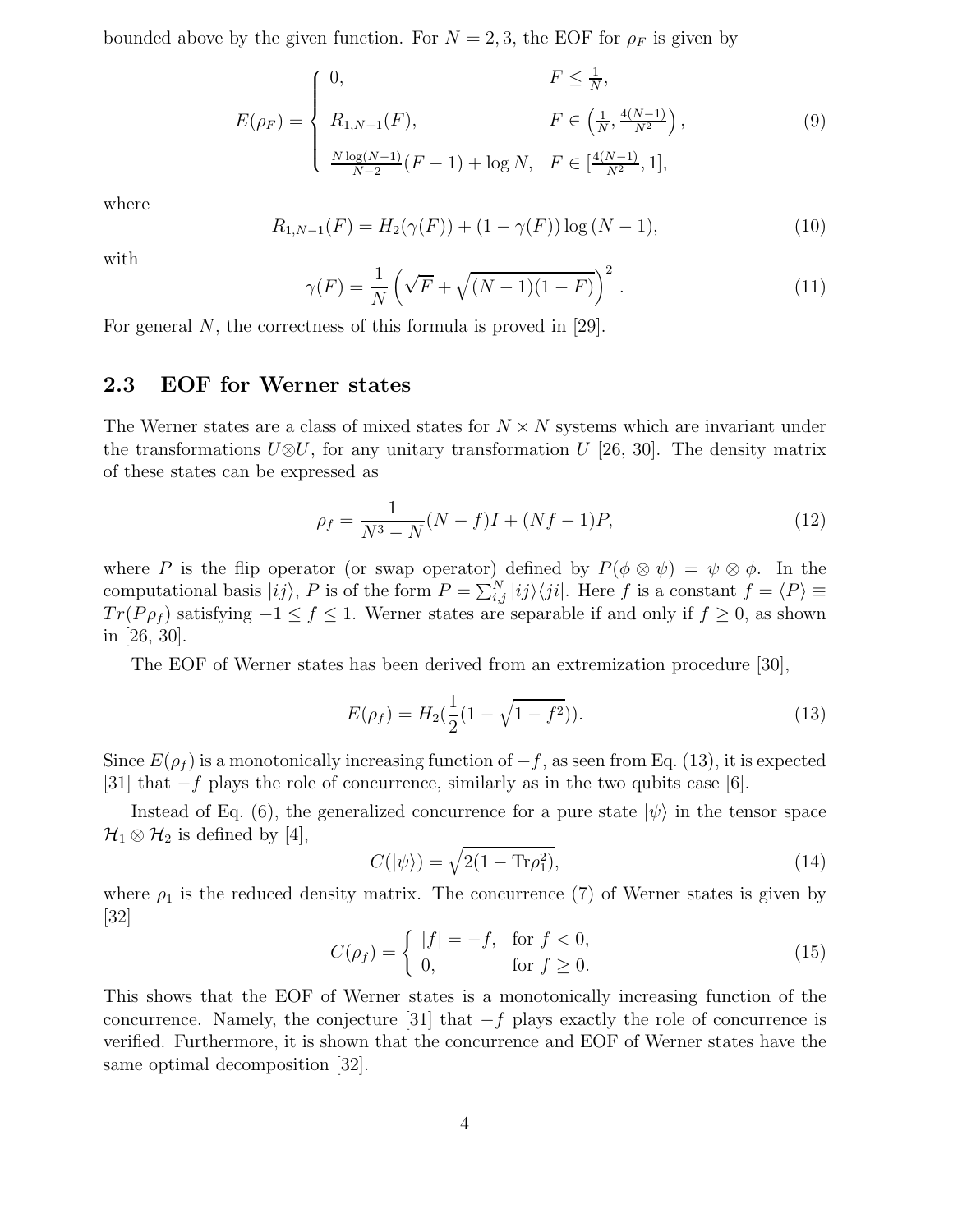#### 2.4 EOF for a special class of mixed states

For  $N_1 = N_2 = N \geq 3$ , there is no such concurrence C that entanglement of formation E as given by  $(4)$  is a monotonically increasing function of C. The concurrences discussed in [4] can be only used to judge whether a pure state is separable (or maximally entangled) or not [33, 34]. The EOF is no longer a monotonically increasing function of these concurrences. Nevertheless, if one considers special classes of quantum states, certain quantities (generalized concurrence) can be found to simplify the calculation of the corresponding EOF [11].

Let A denote the matrix with entries given by  $a_{ij}$  in (1),  $i, j = 1, ..., N$ . The reduced density matrix  $\rho_1$  can be expressed as

$$
\rho_1 = AA^\dagger. \tag{16}
$$

If  $AA^{\dagger}$  has only two non-zero eigenvalues  $\lambda_1$  (resp.  $\lambda_2$ ) with degeneracy n (resp. m),  $n + m \leq N$ , we denote  $\mathcal{D}$  the maximal non-zero diagonal determinant

$$
\mathcal{D} = \lambda_1^n \lambda_2^m \,. \tag{17}
$$

From the normalization of  $|\psi\rangle$ , one has  $Tr(AA^{\dagger}) = 1$ , i.e.,

$$
n\lambda_1 + m\lambda_2 = 1.
$$
\n<sup>(18)</sup>

 $\lambda_1$  (resp.  $\lambda_2$ ) takes values  $(0, \frac{1}{n})$  $\frac{1}{n}$ ) (resp.  $(0, \frac{1}{m})$  $(\frac{1}{m})$ ). In this case the EOF of  $|\psi\rangle$  is given by

$$
E(|\psi\rangle) = -n\lambda_1 \log_2 \lambda_1 - m\lambda_2 \log_2 \lambda_2.
$$
 (19)

According to (17) and (18), one has

$$
\frac{\partial E}{\partial \mathcal{D}} = \frac{m\lambda_1^{1-n}}{1 - n\lambda_1 - m\lambda_1} \left(\frac{1 - n\lambda_1}{m}\right)^{1 - m} \log_2 \frac{1 - n\lambda_1}{m\lambda_1},\tag{20}
$$

which is positive for  $\lambda_1 \in (0, \frac{1}{n})$  $\frac{1}{n}$ ). Therefore  $E(|\psi\rangle)$  is a monotonically increasing function of  $\mathcal{D}.$   $\mathcal{D}$  is a generalized concurrence and can be taken as a kind of measure of entanglement in this case.

From (18) and (19), the quantum states with the measure of entanglement characterized by D are generally entangled. They are separated when  $n = 1, \lambda_1 \rightarrow 1$  ( $\lambda_2 \rightarrow 0$ ) or  $m = 1$ ,  $\lambda_2 \to 1$  ( $\lambda_1 \to 0$ ). For the case  $n = m > 1$ , all the pure states in this class are non-separable. In this case,

$$
E(|\psi\rangle) = n\left(-x\log_2 x - \left(\frac{1}{n} - x\right)\log_2\left(\frac{1}{n} - x\right)\right),\tag{21}
$$

where  $x=\frac{1}{2}$ 2  $\left(\frac{1}{n} + \sqrt{\frac{1}{n^2}(1 - d^2)}\right)$  and

$$
d \equiv 2n\mathcal{D}^{\frac{1}{2n}} = 2n\sqrt{\lambda_1 \lambda_2}.
$$
 (22)

The generalized concurrence d takes values in [0, 1]. From (21) one can show that  $E(d)$  is a convex function. Instead of calculating  $E(\rho)$  directly, one may calculate the minimum decomposition of  $\mathcal{D}(\rho)$  or  $d(\rho)$  to simplify the calculations.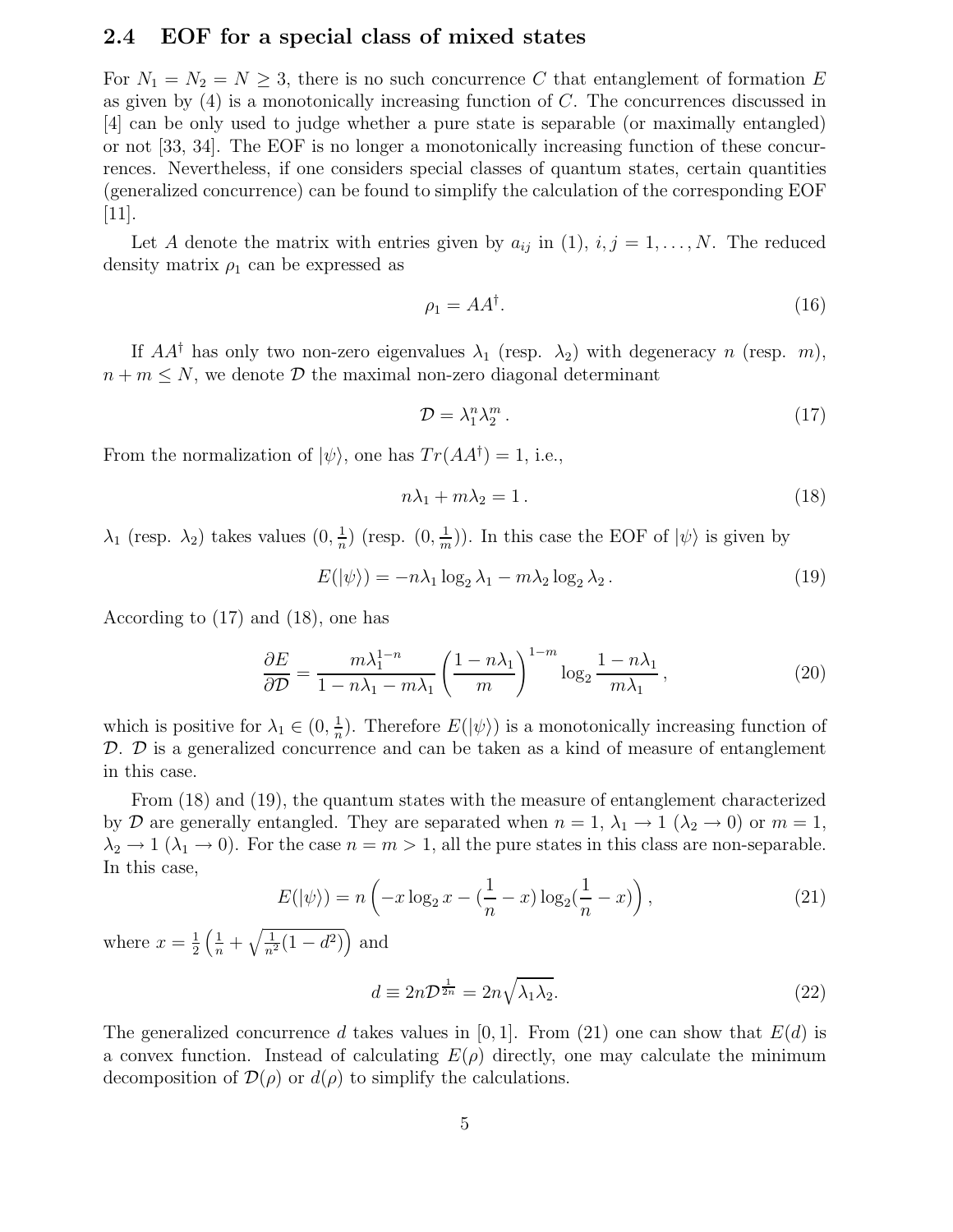Consider a class of pure states  $(1)$  with the matrix A given by

$$
A = \begin{pmatrix} 0 & b & a_1 & b_1 \\ -b & 0 & c_1 & d_1 \\ a_1 & c_1 & 0 & -e \\ b_1 & d_1 & e & 0 \end{pmatrix},
$$
 (23)

 $a_1, b_1, c_1, d_1, b, e \in \mathbb{C}$ . The matrix  $AA^{\dagger}$  has two eigenvalues with degeneracy two, i.e.,  $n = m = 2$  and  $|AA^{\dagger}| = |b_1c_1 - a_1d_1 + be|^4$ . The generalized concurrence d is given by  $d = 4|b_1c_1 - a_1d_1 + be|.$ 

Let p be a 16 × 16 matrix with only non-zero entries  $p_{1,16} = p_{2,15} = -p_{3,14} = p_{4,10}$  $p_{5,12} = p_{6,11} = p_{7,13} = -p_{8,8} = -p_{9,9} = p_{10,4} = p_{11,6} = p_{12,5} = p_{13,7} = -p_{14,3} = p_{15,2} = p_{16,1} =$ 1. d can be further written as

$$
d = |\langle \psi | p \psi^* \rangle|. \tag{24}
$$

Let  $\Psi$  denote the set of pure states (1) with A of the form (23). Consider all mixed states with density matrix  $\rho$  such that its decompositions are of the form

$$
\rho = \sum_{i=1}^{M} p_i |\psi_i\rangle\langle\psi_i|, \qquad \sum_{i=1}^{M} p_i = 1, \qquad |\psi_i\rangle \in \Psi.
$$
\n(25)

All other kind of decompositions, (say decomposition with respect to  $|\psi_i'\rangle \neq |\psi\rangle$ )  $|\psi_i'\rangle$ , can be obtained from a unitary linear combination of  $|\psi_i\rangle$  [5, 11]. As linear combinations of  $|\psi_i\rangle$ do not change the form of the corresponding matrices (23), once  $\rho$  has a decomposition with respect to  $|\psi_i\rangle \in \Psi$ , all other decompositions  $|\psi'_i\rangle$ , including the minimum decomposition of the EOF, also satisfy  $|\psi_i'\rangle \in \Psi$ . Then the minimum decomposition of the generalized concurrence is [11]

$$
d(\rho) = \Lambda_1 - \sum_{i=2}^{16} \Lambda_i,\tag{26}
$$

where  $\Lambda_i$ , in decreasing order, are the eigenvalues of the Hermitian matrix  $R \equiv \sqrt{\sqrt{\rho}p\rho^*p\sqrt{\rho}},$ or, alternatively, the square roots of the eigenvalues of the non-Hermitian matrix  $\rho p \rho^* p$ .

An important fact used in the derivation of Eq. (26) is that the generalized concurrence d is a quadratic form of the entries of the matrix  $A$ , so that  $d$  can be expressed in the form of (24) in terms of a suitable matrix p. An N-dimensional pure state (1) is called d-computable if A satisfies the following relations:

$$
|AA^{\dagger}| = ([A][A]^*)^{N/2}, \quad |AA^{\dagger} - \lambda Id_N| = (\lambda^2 - ||A||\lambda + [A][A]^*)^{N/2}, \tag{27}
$$

where [A] and ||A|| are quadratic forms of  $a_{ij}$ ,  $Id_N$  is the  $N \times N$  identity matrix. Let A be the set of matrices satisfying (27), which implies that for  $A \in \mathcal{A}$ ,  $AA^{\dagger}$  has at most two different eigenvalues, each one has order  $N/2$  and d is a quadratic form of the entries of the matrix A.

N-dimensional,  $N = 2^k$ ,  $2 \le k \in \mathbb{N}$ , d-computable states can be constructed as follows [12]. Set  $A_2 =$  $\sqrt{ }$  $\overline{ }$  $a -c$ c d  $\setminus$ , where  $a, c, d \in \mathbb{C}$ . For any  $b_1, c_1 \in \mathbb{C}$ , a  $4 \times 4$  matrix  $A_4 \in \mathcal{A}$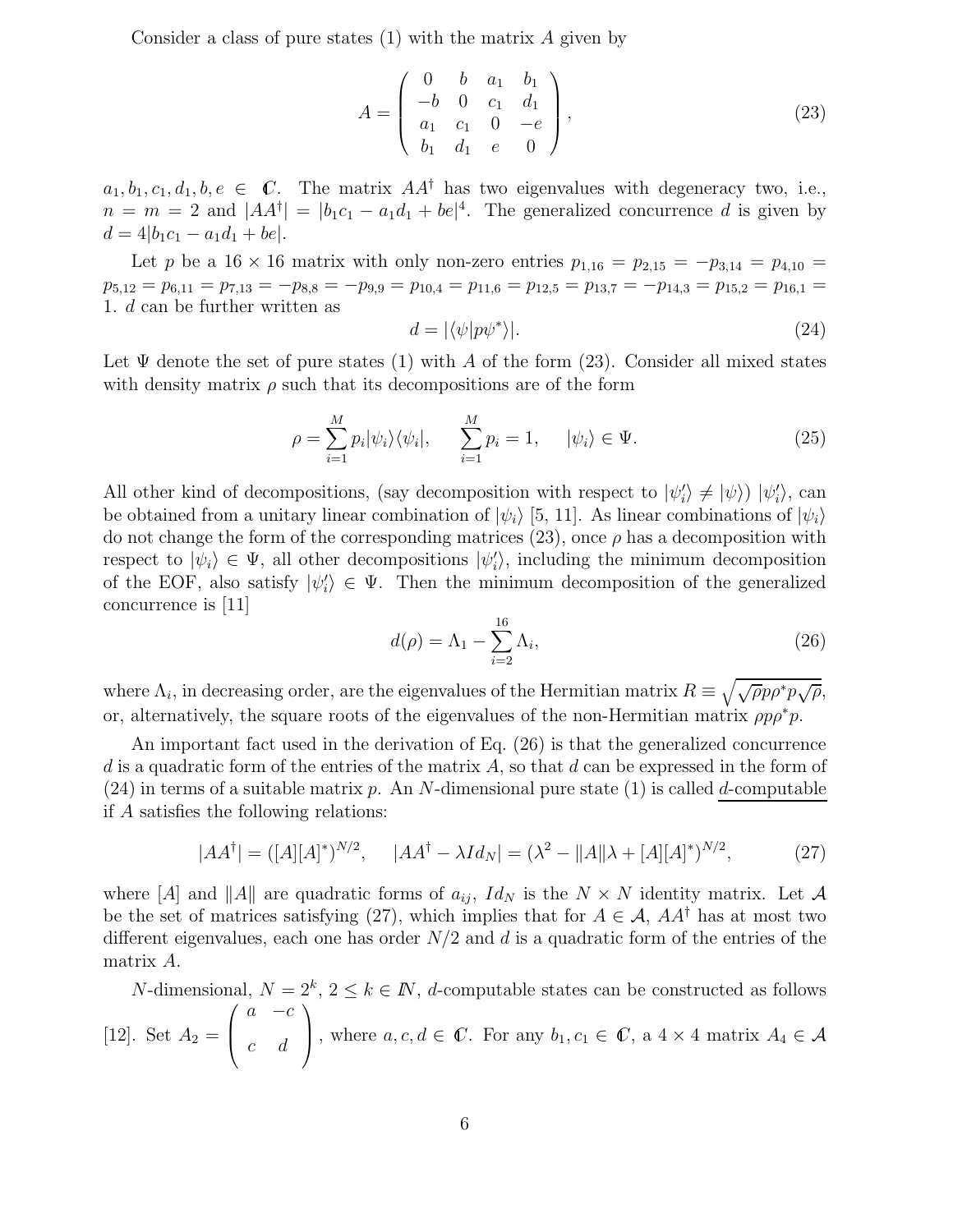can be constructed in the following way,

$$
A_4 = \begin{pmatrix} B_2 & A_2 \\ -A_2^t & C_2^t \end{pmatrix},\tag{28}
$$

where

$$
B_2 = b_1 J_2
$$
,  $C_2 = c_1 J_2$ ,  $J_2 = \begin{pmatrix} 0 & 1 \\ -1 & 0 \end{pmatrix}$ ,

where t stands for transpose. It is straightforward to verify that  $A_4$  satisfies the relations in Eq. (27).

For general construction of high dimensional matrices  $A_{2^{k+1}} \in \mathcal{A}, 2 \leq k \in \mathbb{N}$ , one has

$$
A_{2^{k+1}} = \begin{pmatrix} B_{2^k} & A_{2^k} \\ (-1)^{\frac{k(k+1)}{2}} A_{2^k}^t & C_{2^k}^t \end{pmatrix},
$$
 (29)

$$
J_{2^{k+1}} = \begin{pmatrix} 0 & J_{2^k} \\ (-1)^{\frac{(k+1)(k+2)}{2}} J_{2^k}^t & 0 \end{pmatrix},
$$
 (30)

where  $B_{2^k} = b_k J_{2^k}, C_{2^k} = c_k J_{2^k}, b_k, c_k \in \mathbb{C}.$   $J_{2^{k+1}}$  are called multipliers.

For all  $N^2 \times N^2$  density matrices with decompositions on these N-dimensional d-computable pure states, their EOF can be calculated by formulae similar to Eq. (26).

The results can be generalized to the case that  $AA^{\dagger}$  has  $n \geq 3$  different non-zero eigenvalues [13]. Let  $\lambda_1, \lambda_2, \ldots, \lambda_n$ , each with degeneracy m,  $mn \leq N$ , be the non-zero eigenvalues of  $AA^{\dagger}$ .  $\lambda_i = \lambda_i(u, v), i = 1, 2, ..., n$ , are differentiable functions of two real variables u and v. Define  $D = mn\sqrt{\lambda_1\lambda_2\cdots\lambda_n}$ . If  $\lambda_i = \lambda_i(u, v), i = 1, 2, \ldots, n$ , satisfy

$$
\sum_{i} \frac{\partial \lambda_i}{\partial D} log_2 \lambda_i < 0,\tag{31}
$$

then  $D$  is a measure of entanglement in the sense that the EOF of the corresponding pure state is a monotonically increasing function of D.

As an example consider the non-zero eigenvalues of  $AA^{\dagger}$  to be  $\lambda_1 = u, \lambda_2 = u + v$ ,  $\lambda_3 = u + 2v$ , each with degeneracy  $m, u$  and  $v \in \mathbb{R}$  taking values in  $(0, \frac{1}{3n})$  $\frac{1}{3m}$ ). The generalized concurrence is given by  $D = 3m\sqrt{u(u+v)(u+2v)}$ . It is straightforward to verify that E is a monotonically increasing function of D, since

$$
\sum_{i} \frac{\partial \lambda_i}{\partial D} log_2 \lambda_i = \frac{1}{3m\upsilon \sqrt{3m}} (1 - 9m^2 \upsilon^2)^{1/2} log_2 \frac{1 - 3m\upsilon}{1 + 3m\upsilon} < 0.
$$

Due to the relation

$$
\sum_{i} \frac{1}{\lambda_i} \left(\frac{\partial \lambda_i}{\partial D}\right)^2 + \frac{\partial^2 \lambda_i}{\partial D^2} ln \lambda_i = \frac{1}{27m^3v^3} (6mv + ln \frac{1 - 3mv}{1 + 3mv}) < 0,
$$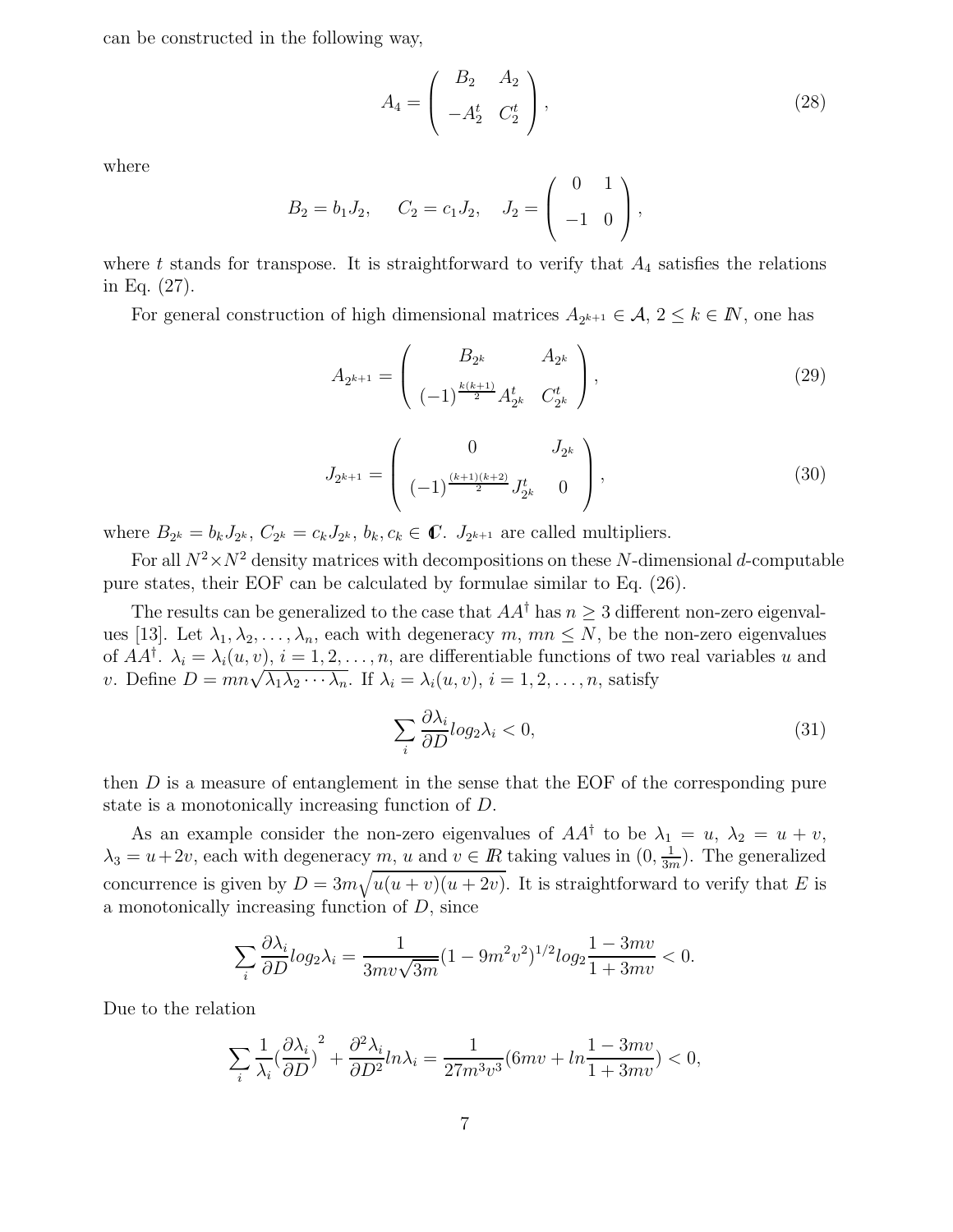$E$  is also a convex function of  $D$ .

As  $E(|\psi\rangle)$  is a monotonically increasing and convex function of D, instead of calculating  $E(\rho)$ , one may calculate the minimum decomposition (in the sense of (4)),  $D(\rho)$  = min  $\sum_{a=1}^{M} p_a D(|\psi_a\rangle)$ , to simplify the calculations, as long as  $\rho$  has all decompositions on pure states with their eigenvalues of  $AA^{\dagger}$  satisfying Eq. (31). Nevertheless, like  $E(|\psi\rangle)$ , generally the expression of  $D(|\psi\rangle) = mn\sqrt{\lambda_1\lambda_2\cdots\lambda_n}$  can still be quite complicated.

If the generalized concurrence  $D = mn\sqrt{\lambda_1\lambda_2\cdots\lambda_n}$  satisfying Eq. (31) can be further expressed as

$$
D = \frac{mn}{\sqrt{2}}\sqrt{I_0^2 - I_1},
$$

where  $I_0 = Tr(AA^{\dagger}) = \sum_{i=1}^{N}$  $\sum_{i,j=1}^N a_{ij} a_{ij}^*$ ,  $I_1 = Tr[(AA^{\dagger})^2] = \sum_{i,j,p,q}^N$  $\sum_{i,j,p,q=1} a_{ip} a_{iq}^* a_{jq} a_{jp}^*$ , the calculation of the corresponding EOF is then greatly simplified.

Let  $\Psi$  denote the set of all pure states of the form (1) such that i) Eq. (31) is satisfied; ii) the EOF is a convex function of  $D$ , i.e.,  $\sum_{i}$ 1  $\frac{1}{\lambda_i} \left( \frac{\partial \lambda_i}{\partial D} \right)^2 + \frac{\partial^2 \lambda_i}{\partial D^2} ln \lambda_i < 0$ ; iii)  $D = mn \sqrt{\lambda_1 \lambda_2 \cdots \lambda_n} =$  $\frac{mn}{\sqrt{2}}$  $\sqrt{I_0^2 - I_1}$ . A mixed state  $\rho$  given by (5) is called D-computable if all the decompositions of  $\rho$  into pure states belong to  $\Psi$ .

Due to the conditions i) and ii), for a D-computable state  $\rho$ , calculating  $E(\rho)$  is then reduced to the calculation of the corresponding minimum of  $D(\rho) = \min \sum_{a=1}^{M} p_a D(|\psi_a\rangle)$ , which simplifies the calculation if  $D(|\psi_a\rangle)$  has a simpler expression than  $E(|\psi_a\rangle)$ . The condition iii) guarantees that  $D$  is a quadratic form of the entries of the matrix  $A$  and can be expressed as  $D = |\langle \psi | S \psi^* \rangle|$  in terms of a suitable matrix S, which allows one to find an explicit analytical expression of the EOF in a way similar to the one used in [5] and [11].

Let  $S^{ipjq}$  be a symmetric  $N^2 \times N^2$  matrix whose elements are all zero except for

$$
S_{p+N(i-1),q+N(j-1)} = S_{q+N(j-1),p+N(i-1)} = 1,
$$
  
\n
$$
S_{q+N(i-1),p+N(j-1)} = S_{p+N(j-1),q+N(i-1)} = -1,
$$

where  $i, j, p, q = 1, ..., N$ . Let  $\Lambda_1^{ipjq}$ ,  $\Lambda_2^{ipjq}$ ,  $\Lambda_3^{ipjq}$  and  $\Lambda_4^{ipjq}$ , in decreasing order, be the eigenvalues of the rank four Hermitian matrix  $\sqrt{\sqrt{\rho}S^{ipjq}\rho^*S^{ipjq}\sqrt{\rho}}$ .

For a D-computable state  $\rho$ , the minimum decomposition of the generalized concurrence  $D(\rho)$ , i.e., the average generalized concurrence of the pure states of the decomposition, minimized over all decompositions of  $\rho$ , is given by

$$
\frac{mn}{4} \left[ \sum_{i,j,p,q=1}^{N} (\Lambda_1^{ipjq} - \Lambda_2^{ipjq} - \Lambda_3^{ipjq} - \Lambda_4^{ipjq})^2 \right]^{\frac{1}{2}}.
$$
 (32)

Due to convex relation between  $E(|\psi\rangle)$  and  $D(|\psi\rangle)$ , the EOF of  $\rho$  is given by  $E(D(\rho))$ .

# 3 Lower bounds of EOF and concurrence for mixed states

It is generally difficult to calculate the minimum (4) for arbitrary given (5). Instead of finding the exact minimum, one may also try to find the lower bound of EOF or concurrence.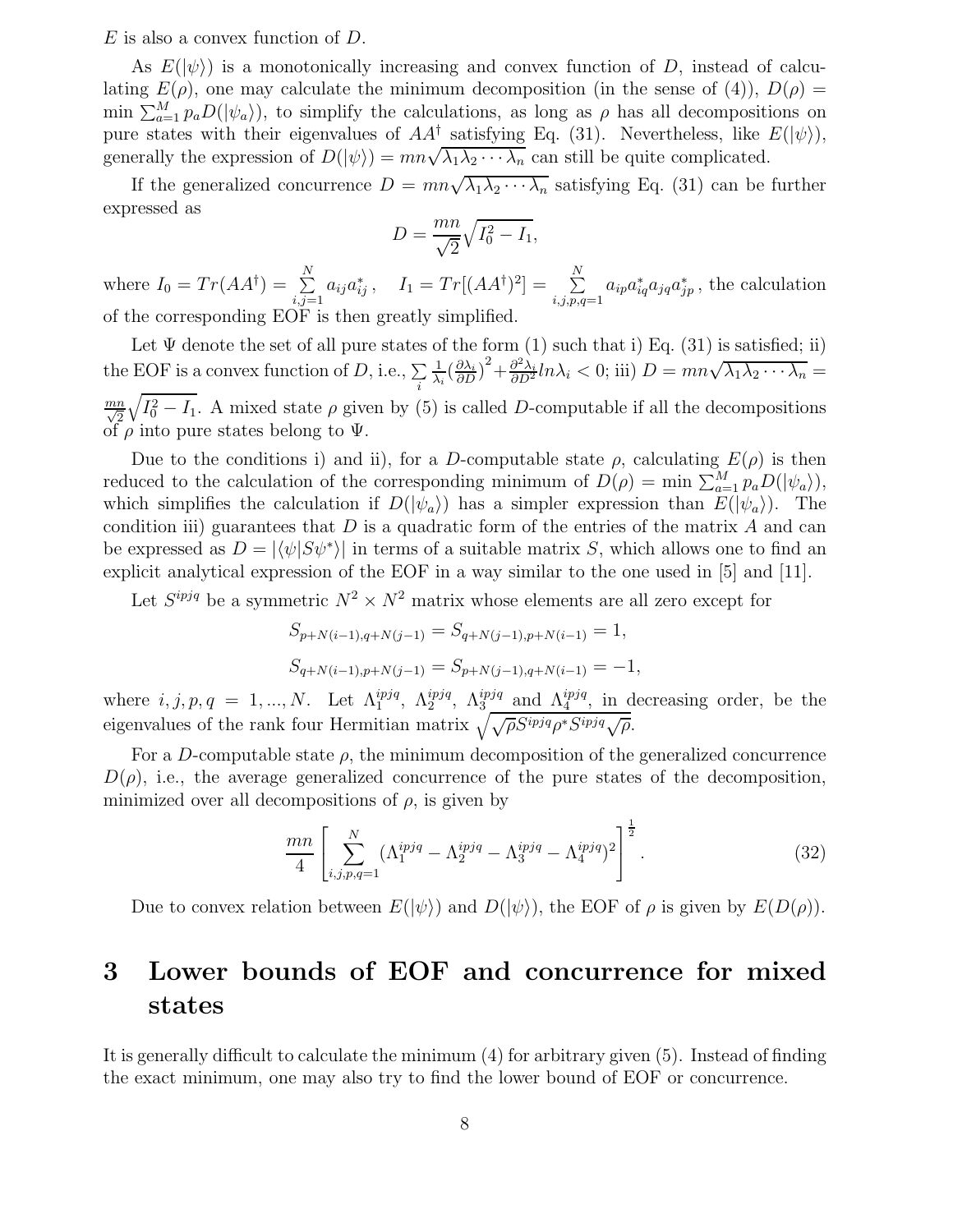#### 3.1 Lower bounds of EOF for bipartite mixed states

Let  $\mathcal{H}_1, \mathcal{H}_2$  be  $N_1, N_2$ -dimensional  $(N_1 \leq N_2)$  Hilbert spaces respectively. A pure state  $|\psi\rangle$ in  $\mathcal{H}_1 \otimes \mathcal{H}_2$  has a standard Schmidt form

$$
|\psi\rangle = \sum_{i}^{N_1} \sqrt{\mu_i} |a_i b_i\rangle, \tag{33}
$$

where  $\sqrt{\mu_i}$ ,  $i = 1, ..., N_1$ , are the Schmidt coefficients,  $|a_i\rangle$  and  $|b_i\rangle$  are orthonormal basis in  $\mathcal{H}_1$  and  $\mathcal{H}_2$ , respectively.

From Eq. (3), the EOF for  $|\psi\rangle$  is given by

$$
E(|\psi\rangle) = -\sum_{i=1}^{N_1} \mu_i \log_2 \mu_i = H(\vec{\mu}),
$$
\n(34)

where  $\vec{\mu}$  is the Schmidt vector  $(\mu_1, \mu_2, \ldots, \mu_{N_1}).$ 

Let  $||G||$  denote the trace norm of a matrix G defined by  $||G|| = Tr(GG^{\dagger})^{1/2}$ . Set  $\rho = |\psi\rangle \langle \psi|$ . It is easy to see that

$$
\|\rho^{T_1}\| = \|\mathcal{R}(\rho)\| = (\sum_{i}^{N_1} \sqrt{\mu_i})^2 \equiv \lambda,\tag{35}
$$

where  $\rho^{T_1}$  is the partial transposed matrix of  $\rho$  with respect to the first subsystem,  $\mathcal{R}(\rho)$  is the realigned matrix of  $\rho$  defined by  $\mathcal{R}(\rho)_{ij,kl} = \rho_{ik,jl}$ , where i and j are the row and column indices with respect to the first subsystem respectively, while  $k$  and  $l$  are the corresponding indices for the second subsystem [35, 36, 37].

Assume that one has already found an optimal decomposition  $\sum_i p_i \rho^i$  for  $\rho$  to achieve the infimum of  $E(\rho)$ , where  $\rho^i$  are pure state density matrices. Then  $E(\rho) = \sum_i p_i E(\rho^i)$  by definition. For a given  $\lambda$ ,  $H(\vec{\mu})$  in (34) has a minimum [10],

$$
R(\lambda) = \min_{\vec{\mu}} \left\{ H(\vec{\mu}) \mid \left( \sum_{k=1}^{N_1} \sqrt{\mu_k} \right)^2 = \lambda \right\} = H_2[\gamma(\lambda)] + [1 - \gamma(\lambda)] \log_2(N_1 - 1), \tag{36}
$$

where

$$
\gamma(\lambda) = \frac{1}{N_1^2} [\sqrt{\lambda} + \sqrt{(N_1 - 1)(N_1 - \lambda)}]^2.
$$
 (37)

Moreover  $co[R(\lambda)]$  is a monotonously increasing, convex function and satisfies  $co[R(\lambda)] \leq$  $H(\vec{\mu})$  for a given  $\lambda$ . Set  $\mathcal{E}(\lambda) = co[R(\lambda)],$  then one thus has

$$
E(\rho) = \sum_{i} p_i E(\rho^i) = \sum_{i} p_i H(\vec{\mu}^i) \ge \sum_{i} p_i \mathcal{E}(\lambda^i) \ge \mathcal{E}\Big(\sum_{i} p_i \lambda^i\Big) \ge \begin{cases} \mathcal{E}(\|\rho^{T_A}\|),\\ \mathcal{E}(\|\mathcal{R}(\rho)\|), \end{cases}
$$
(38)

where the monotonicity and convexity properties of  $\mathcal{E}$ , and convexity of the trace norm  $\|\rho^{T_A}\| \leq \sum_i p_i \|(\rho^i)^{T_A}\|$  and  $\|\mathcal{R}(\rho)\| \leq \sum_i p_i \|\mathcal{R}(\rho^i)\|$  have been used. Setting  $\Lambda = \max[\|\rho^{T_A}\|, \|\mathcal{R}(\rho)\|],$ one obtains

$$
E(\rho) \ge \mathcal{E}(\Lambda) = co[R(\Lambda)].
$$
\n(39)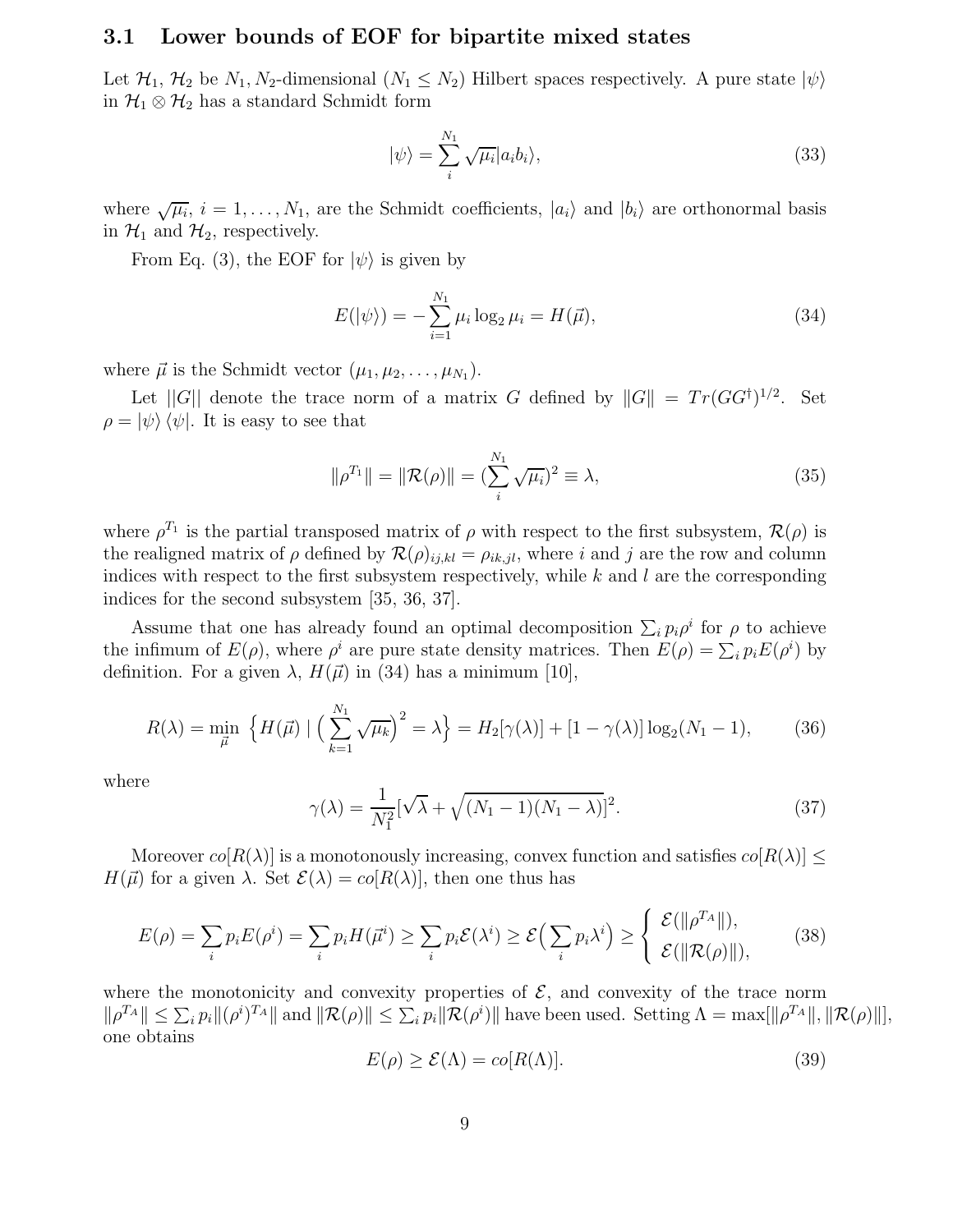If the function  $R(\Lambda)$  has only one reflection point,  $co[R(\Lambda)]$  can be obtained explicitly from  $R(\Lambda)$  [10]. One has then

$$
E(\rho) \ge \begin{cases} 0, & \Lambda = 1, \\ H_2[\gamma(\Lambda)] + [1 - \gamma(\Lambda)] \log_2(N_1 - 1), & \Lambda \in [1, \frac{4(N_1 - 1)}{N_1}], \\ \frac{\log_2(N_1 - 1)}{N_1 - 2}(\Lambda - N_1) + \log_2 N_1, & \Lambda \in [\frac{4(N_1 - 1)}{N_1}, N_1]. \end{cases}
$$
(40)

For isotropic states, this lower bound is exact.

It is direct to verify that the function  $R(\Lambda)$  has only one reflection point for  $N_1 = 2, 3$ . One can also easily verify this fact by plotting  $R(\Lambda)$  for  $N_1 = 4$ . To show that the second derivative of R with respect to  $\Lambda$  has only one zero point for general  $N_1$ , for simplicity we replace  $log_2$  in (36) by the natural log. Without confusion the notion  $R(\Lambda)$  below is still used, which, in fact, differs a positive factor  $log_2 e$  from the  $R(\Lambda)$  above.

First it can be shown that there is one and only one point  $\Lambda_0$  between 1 and  $N_1 - 1$  such that  $R''(\Lambda_0) = 0$  for  $N_1 \geq 5$ . The second derivative of R with respect to  $\Lambda$  is

$$
R''(\Lambda) = \gamma''(\Lambda) \log \frac{1 - \gamma(\Lambda)}{(N_1 - 1)\gamma(\Lambda)} - \frac{1}{\Lambda(N_1 - \Lambda)},\tag{41}
$$

where

$$
\gamma''(\Lambda) = -\frac{\sqrt{N_1 - 1}}{2} (\Lambda (N_1 - \Lambda))^{-3/2}.
$$
 (42)

Hence  $R''(1) = \lim_{\epsilon \to 0} R''(1 + \epsilon) = +\infty$ . On the other hand,

$$
R''(N_1 - 1) = -\frac{1}{N_1 - 1} \left( \log \frac{N_1 - 2}{2(N_1 - 1)} + 1 \right),
$$

which is less than 0 for  $N_1 \geq 5$ . Therefore for  $N_1 \geq 5$  there exists  $\Lambda_0 \in (1, N_1 - 1)$  such that  $R''(\Lambda_0) = 0$ . From (41) and (42)  $\Lambda_0$  is the solution of  $g(\Lambda) = f(\Lambda)$ , where

$$
g(\Lambda) = \log \frac{1 - \gamma(\Lambda)}{(N_1 - 1)\gamma(\Lambda)}, \quad f(\Lambda) = -2\sqrt{\frac{\Lambda(N_1 - \Lambda)}{N_1 - 1}}.
$$

As  $g'(\Lambda) > 0$ ,  $g(\Lambda)$  is a monotonically increasing function taking values from  $g(1) = -\infty$  to

$$
g(N_1 - 1) = 2\log \frac{N_1 - 2}{2(N_1 - 1)} > -2.
$$

On the other hand,  $f(1) = f(N_1 - 1) = -2$ ,  $f''(\Lambda) > 0$ , i.e., f is convex. Therefore there is one and only one solution  $\Lambda_0$  to the equation  $g(\Lambda) = f(\Lambda)$  for  $\Lambda \in (1, N_1 - 1)$ .

Next one can show that there are no solutions to  $R''(\Lambda) = 0$  for  $\Lambda \in (N_1 - 1, N_1)$ , i.e.  $R''(N_1 - 1 + \delta) \neq 0$ ,  $\forall \delta \in (0, 1)$ . From (37), (41) and (42) this is equivalent to show  $F(\delta) \equiv \frac{1}{2}B(\delta) \log A(\delta) \neq -1$ , where,

$$
B(\delta) = \sqrt{\frac{N_1 - 1}{(N_1 - 1 + \delta)(1 - \delta)}}, \ A(\delta) = \frac{(N_1 C(\delta))^2 - 1}{N_1 - 1},
$$

and  $C(\delta) = (\sqrt{N_1 - 1 + \delta} + \sqrt{(N_1 - 1)(1 - \delta)})^{-1}$ . It is straightforward to verify that  $A(0) >$ 0. As the derivative  $C'(\delta)$  of  $C(\delta)$  with respect to  $\delta$ , is stricktly positive, one has  $A'(\delta) > 0$ .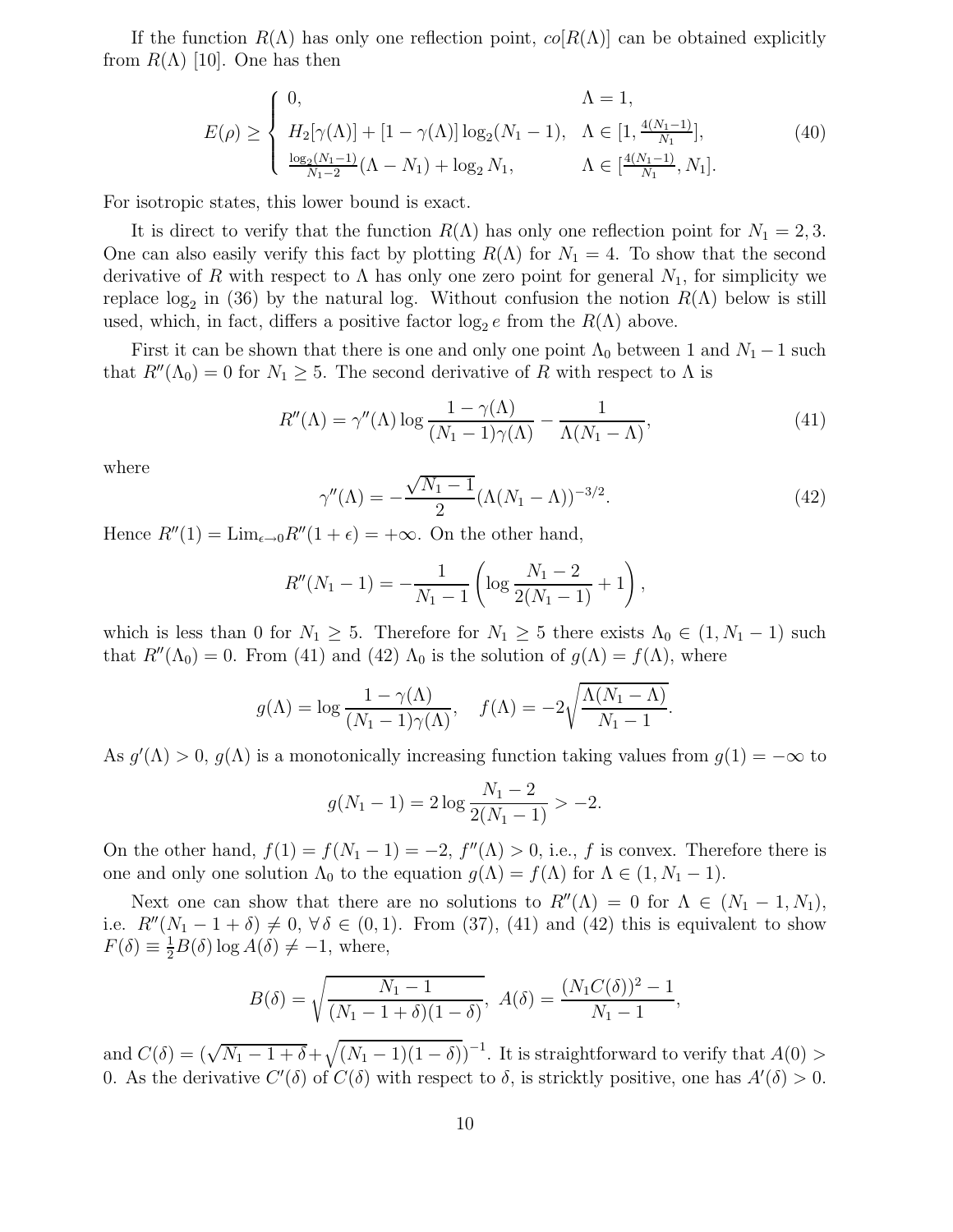Hence  $\log A(\delta)$  increases as  $\delta$  increases. Similarly, as the derivative of  $(N_1 - 1)/((N_1 - 1 +$  $\delta(1-\delta)$ ) with respect to δ is positive,  $B(\delta)$  also increases as δ increases. Therefore  $F(\delta)$  is an increasing function of  $\delta$ . Moreover  $F(0) = \log(N_1 - 2)/(2(N_1 - 1)) \ge \log 3/8 > -1$ . It is seen that  $F(\delta) \ge F(0) > -1$ ,  $\forall \delta \in (0,1)$  and  $N_1 \ge 5$ . Thus  $R''(\Lambda) = 0$  has no solutions for  $\Lambda \in (N_1 - 1, N_1)$  [29].

From the proof above, one has that both EOF (9) for isotropic states and the tight lower bound of EOF (40) are valid for arbitrary dimensions.

Another lower bound of EOF for bipartite states on even dimensional Hilbert spaces N has been presented [20] from a new separability criterion [21]. On even dimensional spaces there exist antisymmetric unitary operations  $V^T = -V$ . The corresponding antiunitary maps  $V(\cdot)^T V$ , map any pure state to some state that is orthogonal to it. This leads to the conclusion that the map

$$
\Phi(\rho) = Tr(\rho)I - \rho - V(\rho)^T V^{\dagger}
$$
\n(43)

is a positive but not completely positive map. It is nondecomposable.

The corresponding entanglement witness  $W_{\Phi}$  has the form:

$$
W_{\Phi} \equiv N(I \otimes \Phi)P_0,\tag{44}
$$

where the factor N is introduced for convenience,  $P_0$  represents the one-dimensional projection onto the maximally entangled singlet state. This criterion can detect some of the PPT entangled states. From this separability criterion a lower bound of EOF can be similarly obtained,  $E(\rho) \geq co[R(\Lambda)],$  here  $\Lambda \equiv \max \left\{ ||\rho^{T_1}||, ||\mathcal{R}(\rho)||, 1 - \text{tr}(W_{\Phi}\rho) \right\}.$ 

#### 3.2 Lower bounds of concurrence for bipartite mixed states

The lower bound of the concurrence (7) for bipartite  $2 \otimes N$  mixed states  $\rho$  has been discussed in [15]. Define the set of  $N(N-1)/2$  symmetric  $2N \times 2N$  square matrices  $S^{ij}$ ,  $1 \le i \le N-1$ ,  $j > i$ , to be the matrices whose elements  $S_{mn}^{ij}$  are all zero except for:

$$
S_{i,j+N}^{ij} = S_{j+N,i}^{ij} = 1, \quad S_{j,i+N}^{ij} = S_{i+N,j}^{ij} = -1.
$$

Then one has

$$
C(\rho) \ge \sqrt{\sum_{j>i} \sum_{i=1}^{N-1} C_{ij}^2(\rho)},
$$
\n(45)

where  $C_{ij}(\rho) = \max(0, \lambda_1^{ij} - \sum_{k=2}^4 \lambda_k^{ij})$  $_k^{ij}), \ \lambda_l^{ij}$  $l_l^{ij}$ ,  $l = 1, 2, 3, 4$  are the square roots, in decreasing order, of the four largest eigenvalues of the matrix  $\sqrt{\rho}S^{ij}\rho^*S^{ij}\sqrt{\rho}$ . This bound also gives rise to a corresponding lower bound for EOF,

$$
\varepsilon \left[ \sqrt{\sum_{j>i} \sum_{i=1}^{N-1} C_{ij}^2(\rho)} \right],
$$

where  $\varepsilon[x]$  is a monotonically increasing convex function of x in its range  $0 \le x \le 1$ .

In fact for general bipartite states in  $N_1 \times N_2$ , the squared concurrence has the form [38]:

$$
C(|\psi\rangle)^2 = \sum_{m=1}^{D_1} \sum_{n=1}^{D_2} |C_{mn}|^2 = 4 \sum_{i < j}^{N_1} \sum_{k < l}^{N_2} |a_{ik}a_{jl} - a_{il}a_{jk}|^2,\tag{46}
$$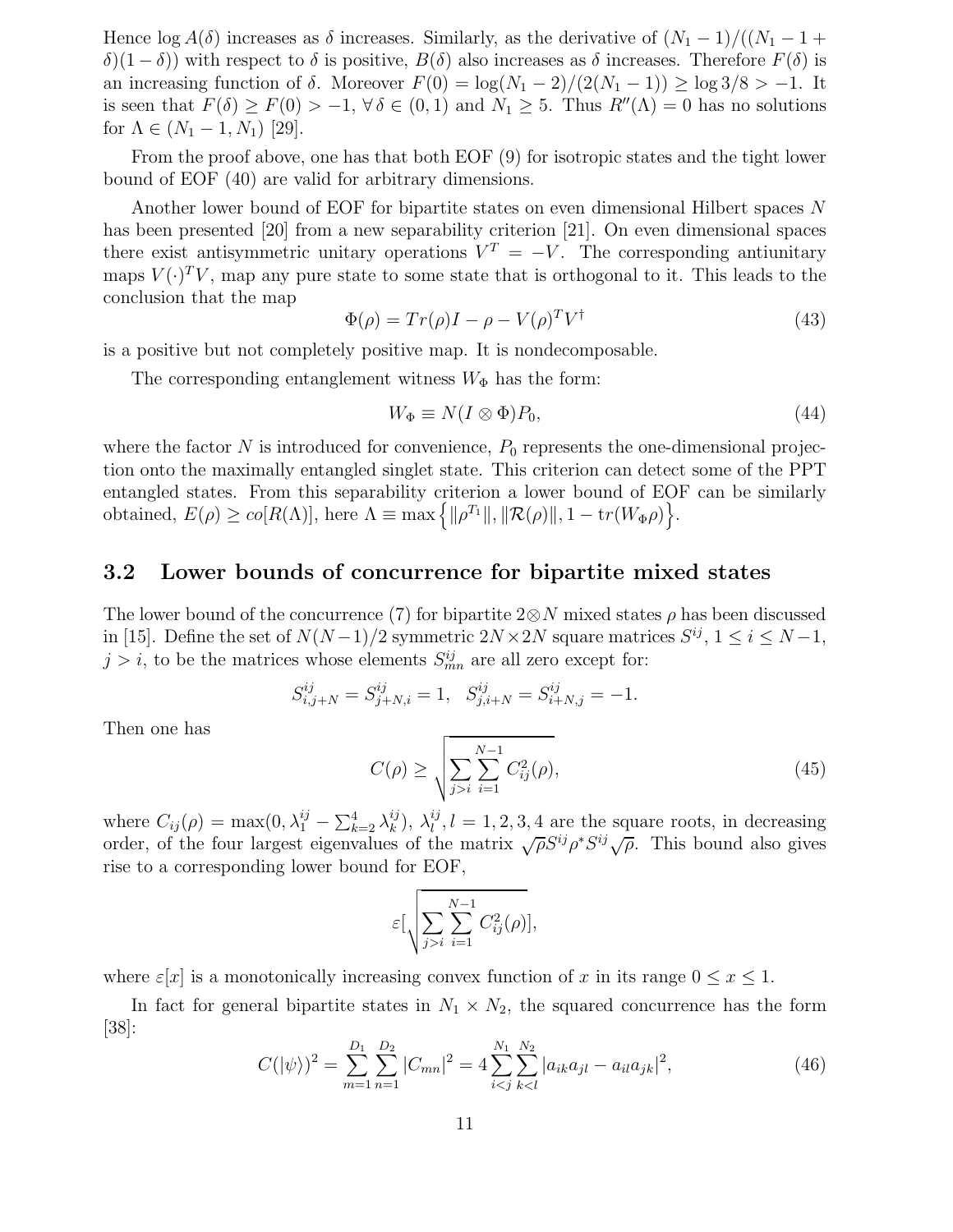where  $D_1 = N_1(N_1 - 1)/2$ ,  $D_2 = N_2(N_2 - 1)/2$ ,  $C_{mn} = \langle \psi | \psi_{mn} \rangle$ ,  $|\psi_{mn} \rangle = (L_m \otimes L_n) |\psi^* \rangle$ , and  $L_m, m = 1, \dots, N_1(N_1 - 1)/2, L_n, n = 1, \dots, N_2(N_2 - 1)/2$  are the generators of group  $SO(N_1)$  and  $SO(N_2)$  respectively.

From Eq. (46) it is evident that the  $N_1 \otimes N_2$  dimensional Hilbert space is decomposed into  $N_1(N_1-1)N_2(N_2-1)/4$  2⊗2 dimensional subspaces, such that the squared concurrence is just the sum of all squared two-qubit's concurrences. A pure state is separable iff all these "two qubits" are separable.

Set  $|\xi_i\rangle = \sqrt{p_i}|\psi_i\rangle$ . The concurrence Eq.(7) takes the form:

$$
C(\rho) = \min \sum_{i} \left( \sum_{m=1}^{N_1(N_1 - 1)/2} \sum_{n=1}^{N_2(N_2 - 1)/2} |\langle \xi_i | L_m \otimes L_n | \xi_i^* \rangle|^2 \right)^{\frac{1}{2}}, \tag{47}
$$

by using the fact that any function  $F = \sum_i \left( \sum_j x_{ij}^2 \right)^{1/2}$  subjected to the constraints  $z_j =$  $\sum_i x_{ij}$  with  $x_{ij}$  real and nonnegative, the inequality  $\sum_j z_j^2 \leq F^2$  holds and the procedure of extremization adopted in [6, 17], one can prove that for an arbitrary  $N_1 \otimes N_2$  state (5), the concurrence  $C(\rho)$  satisfies

$$
\tau(\rho) \equiv \sum_{m=1}^{N_1(N_1-1)/2} \sum_{n=1}^{N_2(N_2-1)/2} C_{mn}^2 \le C^2(\rho),\tag{48}
$$

where  $\tau$  is the lower bound,

$$
C_{mn} = \max\{0, \lambda_{mn}^{(1)} - \lambda_{mn}^{(2)} - \lambda_{mn}^{(3)} - \lambda_{mn}^{(4)}\},\tag{49}
$$

 $\lambda_{mn}^{(1)}, \dots, \lambda_{mn}^{(4)}$  are the square roots of the four nonzero eigenvalues, in decreasing order, of the non-Hermitian matrix  $\rho \tilde{\rho}_{mn}$ , where  $\tilde{\rho}_{mn} = (L_m \otimes L_n) \rho^* (L_m \otimes L_n)$ .

The lower bound  $\tau$  provides not only an effective separability criterion and an easy evaluation of entanglement, but also helps to classify mixed-state entanglement. It can be shown that a bipartite quantum state  $\rho$  is distillable if  $\tau(\rho^{\otimes M}) > 0$  for some number M. For any pure tripartite state  $|\phi\rangle_{123}$  in arbitrary  $N_1 \otimes N_2 \otimes N_3$  dimensional spaces, the bound  $\tau$ satisfies

$$
\tau(\rho_{12}) + \tau(\rho_{13}) \le \tau(\rho_{1:23}),\tag{50}
$$

where  $\rho_{12} = \text{Tr}_3(|\phi\rangle_{123}\langle\phi|), \rho_{13} = \text{Tr}_2(|\phi\rangle_{123}\langle\phi|), \text{ and } \rho_{1:23} = \text{Tr}_{23}(|\phi\rangle_{123}\langle\phi|).$ 

Similar to the case of EOF, the separability criteria positive partial transpose (PPT) and realignment can also be used to obtain lower bounds of concurrence [18]. From (33) and (14) one has

$$
C(|\psi\rangle) = 2\sqrt{\sum_{i < j} \mu_i \mu_j},\tag{51}
$$

which varies smoothly from 0 for separable states to  $2(N_1-1)/N_1$  for maximally entangled states.

By summing over all of arithmetic mean inequalities  $\mu_i \mu_j + \mu_k \mu_l \geq 2\sqrt{\mu_i \mu_j \mu_k \mu_l}$  for  $i < j$ and  $k < l$ , one gets

$$
\sum_{i < j} \sum_{k < l} (\mu_i \mu_j + \mu_k \mu_l) \ge 2 \sum_{i < j} \sum_{k < l} \sqrt{\mu_i \mu_j \mu_k \mu_l} = 2 \left( \sum_{i < j} \sqrt{\mu_i \mu_j} \right)^2. \tag{52}
$$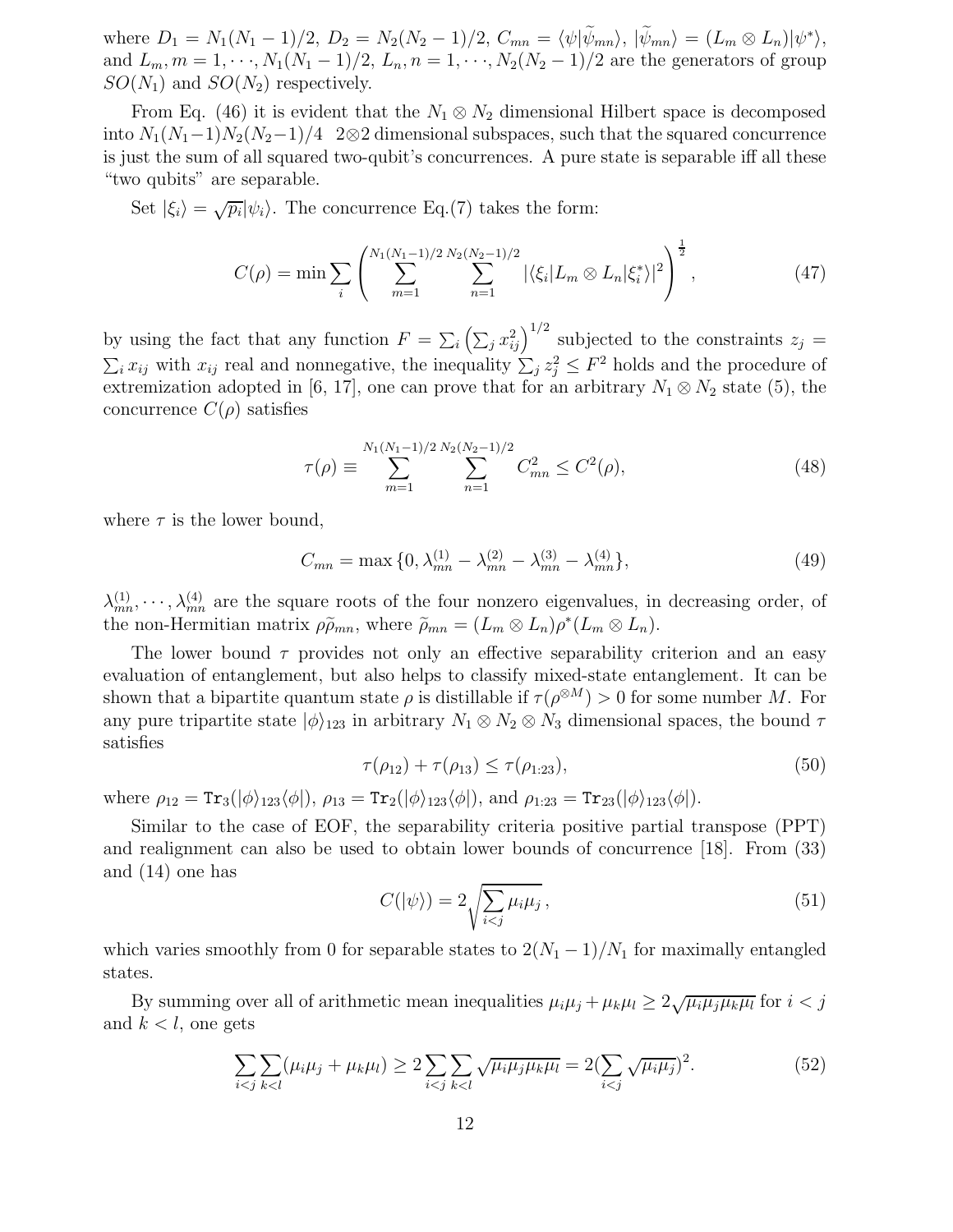There are  $N_1(N_1-1)$  terms of  $\mu_i\mu_j$  on the left hand side of Eq. (52). Therefore

$$
4\sum_{i
$$

From (53) one gets  $C(\rho^i) \geq \sqrt{2/(N_1(N_1-1))} (\|(\rho^i)^{T_A}\|-1)$  and  $C(\rho^i) \geq \sqrt{2/(N_1(N_1-1))} (\|\mathcal{R}(\rho^i)\|-1)$ 1) for any pure state  $\rho^i$ , as from (35) one has  $\|\mathcal{R}(\rho^i)\| = \|(\rho^i)^{T_A}\| = (\sum_{k} \sqrt{\mu_k})^2$ , where  $\sqrt{\mu_k}$ are the Schmidt coefficients for the pure state  $\rho^i$ .

Now assume  $\sum_i p_i \rho^i$  is an optimal decomposition for  $\rho$  to achieve the infimum of  $C(\rho)$ , where  $\rho^i$  are pure state density matrices. Then  $C(\rho) = \sum_i p_i C(\rho^i)$  by definition. Noticing that  $\|\rho^{T_A}\| \leq \sum_i p_i \|\rho^{i})^{T_A}\|$  and  $\|\mathcal{R}(\rho)\| \leq \sum_i p_i \|\mathcal{R}(\rho^{i})\|$  due to the convexity property of the trace norm, one can prove that for any  $N_1 \otimes N_2$   $(N_1 \leq N_2)$  mixed quantum state  $\rho$ , the concurrence  $C(\rho)$  satisfies

$$
C(\rho) \ge \sqrt{\frac{2}{N_1(N_1 - 1)}} \Big( \max(\|\rho^{T_1}\|, \|\mathcal{R}(\rho)\|) - 1 \Big). \tag{54}
$$

For the  $U \otimes U^*$  invariant mixed isotropic states with  $N_1 = N_2 = N$  [39, 40], the bound (54) gives the exact value of the concurrence derived in [14].

If one takes the separability criterion (44) into account, the above bound can be improved [20]. Set  $f_{\text{ppt}}(\rho) = ||\rho^{T_1}|| - 1$ ,  $f_{\text{realign}}(\rho) = ||\mathcal{R}(\rho)|| - 1$ ,  $f_{W_{\Phi}}(\rho) = -\text{tr}(W_{\Phi}\rho)$ , where  $W_{\Phi}$  is defined in Eq. (44). Then

$$
C(\rho) \ge \sqrt{\frac{2}{N_1(N_1 - 1)}} \max\{f_{\text{ppt}}(\rho), f_{\text{realign}}(\rho), f_{W_{\Phi}}(\rho)\},\
$$

holds for any  $N_1 \otimes N_2$   $(N_1 \leq N_2)$  mixed quantum state  $\rho$ .

An interesting separability criterion called local uncertainty relations (LURs) criterion is based on uncertainty relations [41]. It can detect some of the PPT entangled states [42, 43]. It says that if  $\{A_i\}$  and  $\{B_i\}$  are observables acting on  $\mathcal{H}_1$  and  $\mathcal{H}_2$  respectively, fulfilling the uncertainty relations  $\sum_i \Delta_\rho^2(A_i) \geq C_A$  and  $\sum_i \Delta_\rho^2(B_i) \geq C_B$   $(C_A, C_B \geq 0)$ , then,

$$
\sum_{i} \Delta_{\rho}^{2} (A_{i} \otimes I + I \otimes B_{i}) \ge C_{A} + C_{B}
$$
\n(55)

holds for separable states [41]. The variance  $\Delta^2$  is given by  $\Delta^2_{\rho}(M) = \langle M^2 \rangle_{\rho} - \langle M \rangle_{\rho}^2$ , where  $\langle M \rangle_{\rho} = \text{Tr}(\rho M)$  is the expectation value of the observable M. A particularly interesting choice of the observables is the local orthogonal observables (LOOs) [44], that is, the orthonormal bases of  $\mathcal{B}(\mathcal{H}_1)$  and  $\mathcal{B}(\mathcal{H}_2)$ , denoted by  $\{G_i^A\}$  $_{i=1}^{N_1^2}$  and  $\{G_i^B\}$  $\frac{N_2^2}{i=1}$ . Since

$$
\sum_{i=1}^{N_1^2} \Delta_{\rho}^2(G_i^A) \ge N_1 - 1, \quad \sum_{i=1}^{N_2^2} \Delta_{\rho}^2(G_i^B) \ge N_2 - 1,\tag{56}
$$

in this case Eq. (55) reads [43]

$$
\sum_{i=1}^{N_2^2} \Delta_{\rho}^2 (G_i^A \otimes I + I \otimes G_i^B) \ge N_1 + N_2 - 2.
$$
 (57)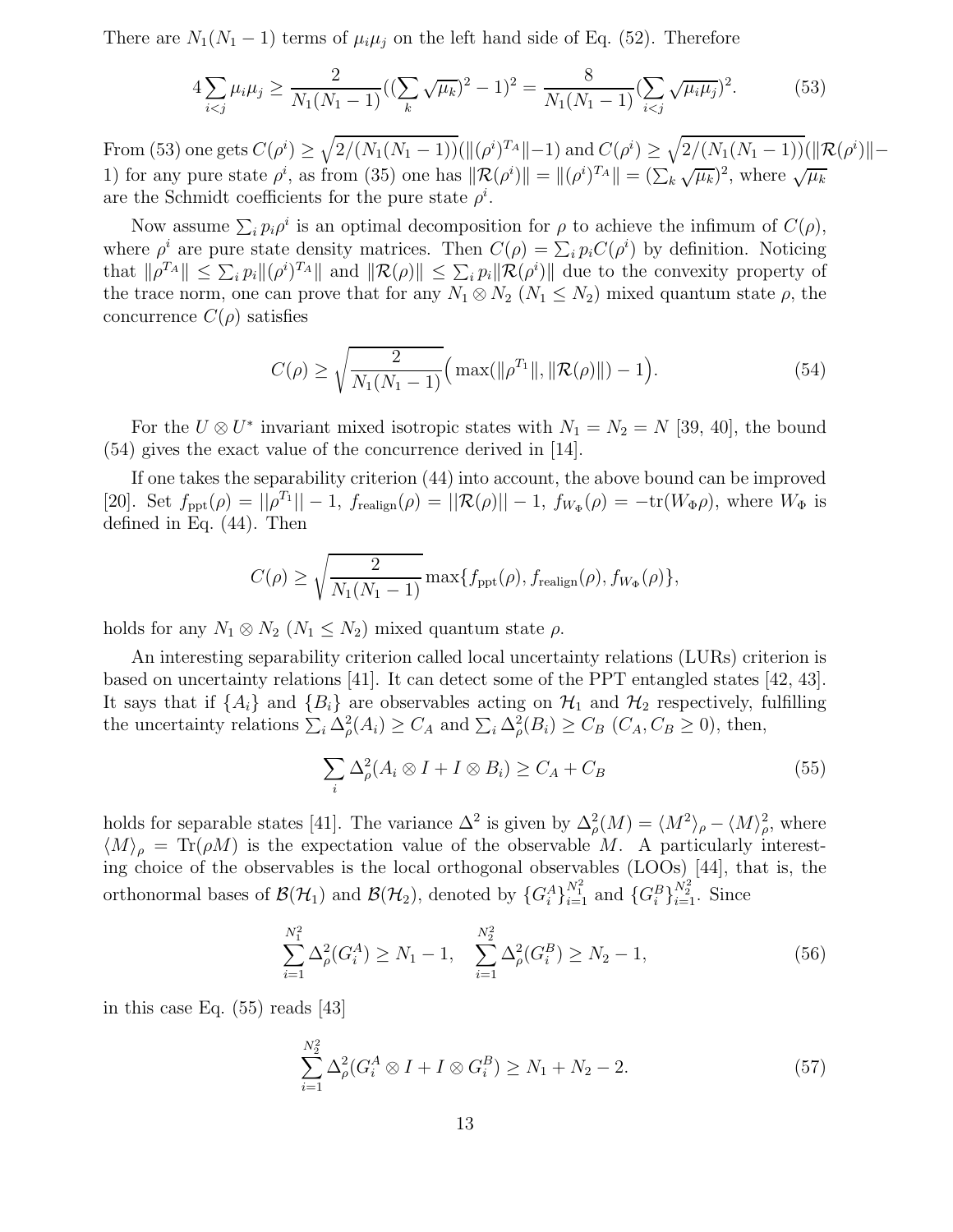For any set of LOOs  $\{G_i^A\}$  and  $\{G_i^B\}$  and any  $N_1 \times N_2$   $(N_1 \le N_2)$  pure state  $|\psi\rangle$  with Schmidt decomposition (33), using Eq. (56), one can obtain that

$$
\sum_{i} \Delta_{\psi}^{2}(G_{i}^{A} \otimes I + I \otimes G_{i}^{B}) \ge N_{1} + N_{2} - 2 + 2 \sum_{i} (\langle G_{i}^{A} \otimes G_{i}^{B} \rangle_{\psi} - \langle G_{i}^{A} \rangle_{\rho_{A}} \langle G_{i}^{B} \rangle_{\rho_{B}}).
$$

Furthermore, due to the fact that  $\sum_i (\langle G_i^A \otimes G_i^B \rangle_{\psi} - \langle G_i^A \rangle_{\rho_A} \langle G_i^B \rangle_{\rho_B}) \geq -2 \sum_{j < k} \sqrt{\mu_j \mu_k}$ , one has  $N^2$ 

$$
\sum_{i=1}^{N_2} \Delta_{\psi}^2 (G_i^A \otimes I + I \otimes G_i^B) \ge N_1 + N_2 - 2 - 4 \sum_{j < k} \sqrt{\mu_j \mu_k}.\tag{58}
$$

Let  $\sum_n p_n |\psi_n\rangle \langle \psi_n|$  be the decomposition of  $\rho$  for which the minimum in Eq. (7) is attained, so that,  $C(\rho) = \sum_n p_n C(\psi_n)$ . From Eq. (51) and (58), a lower bound of concurrence based on LURs criterion is obtained [22]: For any  $N_1 \times N_2$   $(N_1 \leq N_2)$  quantum state  $\rho$ ,

$$
C(\rho) \ge \frac{N_1 + N_2 - 2 - \sum_i \Delta_{\rho}^2 (G_i^A \otimes I + I \otimes G_i^B)}{\sqrt{2N_1(N_1 - 1)}}
$$
(59)

for any set of LOOs  $\{G_i^A\}$  and  $\{G_i^B\}$ .

The bound (59) depends on the choice of the local orthonormal observables. In [23], this bound is optimized. For a given state  $\rho$ , one can choose an arbitrary complete set of LOOs  $\{G_k^A\}$ ,  $\{G_k^B\}$ . The other orthonormal normalized basis of the local orthonormal observable space can be obtained from  ${G_k^A}$  and  ${G_k^B}$  by unitary transformations U and V:  $G_k^A = \sum_l U_{kl} G_l^A$ ,  $G_k^B = \sum_m V_{km} G_m^B$ . Select U and V so that  $\tau = U^{\dagger} \Lambda V$  is the singular value decomposition of the matrix  $\tau$  defined by  $\tau_{lm} = \langle G_l^A \otimes G_m^B \rangle - \langle G_l^A \otimes I \rangle \langle I \otimes G_m^B \rangle$ . Then the new observables can be written as  $G_k^A = \sum_i$  $\sum_l U_{il} \{G_l^A\},\ G_k^B = -\sum_m$  $\sum_{m} V_{jm}^*\{G_m^A\}$ . One has

$$
\sum_{k} \Delta_{\rho}^{2} (\widetilde{G}_{k}^{A} \otimes I + I \otimes \widetilde{G}_{k}^{B}) = N_{1} - Tr \rho_{A}^{2} + N_{2} + Tr \rho_{B}^{2} - 2 \sum_{k} \sigma_{k}(\tau), \tag{60}
$$

where  $\sigma_k(\tau)$  stands for the kth singular value of  $\tau$ .

Since the entanglement criterion based on local uncertainty relations is strictly stronger than the realignment criterion [43], one has the following inequality [23]:

$$
C(\rho) \ge \sqrt{\frac{2}{N_1(N_1 - 1)}} (\max(\|\rho^{T_A}\|, \mathcal{L}_{\max}(\rho)) - 1),
$$
\n(61)

for any  $N_1 \otimes N_2$   $(N_1 \leq N_2)$  mixed quantum state  $\rho$ , where  $\mathcal{L}_{max} = \sum_k \sigma_k(\tau) + (Tr \rho_A^2 +$  $Tr \rho_B^2)/2.$ 

In [45] a separability criterion based on the Bloch representation of density matrices has been presented. This correlation matrix criterion says that for bipartite separable states  $\rho$ ,

$$
||T|| \le \sqrt{\frac{N_1 N_2 (N_1 - 1)(N_2 - 1)}{4}},\tag{62}
$$

where T is an  $(N_1^2 - 1) \times (N_2^2 - 1)$  matrix with  $T_{ij} = N_1 N_2 / 4 \cdot \text{Tr}(\rho \lambda_i^A \otimes \lambda_j^B)$ ,  $\lambda_i^A$  and  $\lambda_k^B$ are the generators of  $SU(N_1)$  and  $SU(N_2)$  respectively, satisfying  $\text{Tr}\lambda_k^{(A/B)}\lambda_l^{(A/B)}=2\delta_{kl}$ .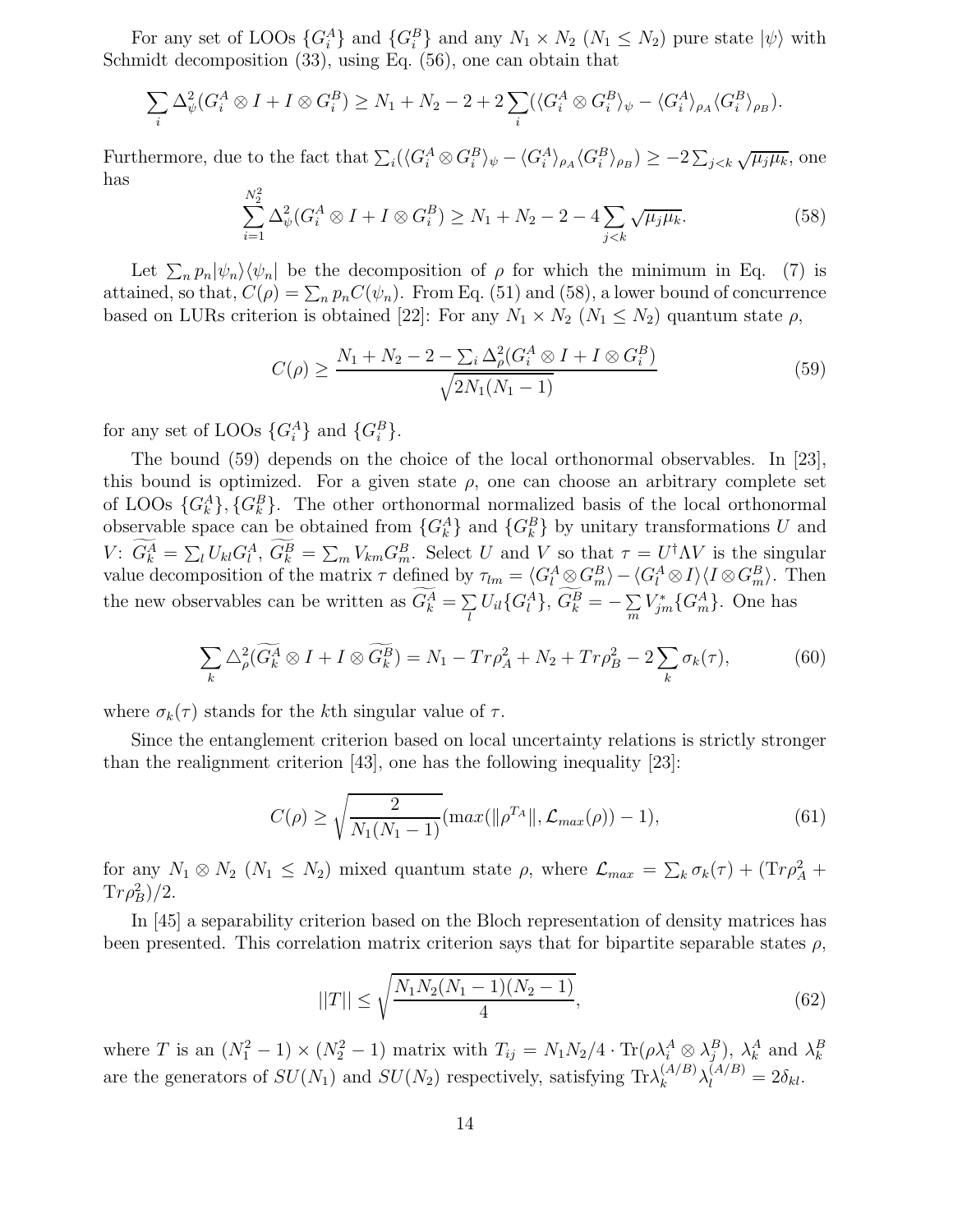Based on the correlation matrix criterion a lower bound of concurrence is obtained in [22]. For any  $N_1 \times N_2$   $(N_1 \leq N_2)$  quantum state  $\rho$ , one has

$$
C(\rho) \ge \sqrt{\frac{8}{N_1^3 N_2^2 (N_1 - 1)}} (||T|| - K_{N_1 N_2}),
$$
\n(63)

where  $K_{N_1N_2} = \sqrt{N_1N_2(N_1-1)(N_2-1)}/2$ .

Example 1: Consider the  $3 \times 3$  bound entangled state [46],

$$
\rho = \frac{1}{4} (I_9 - \sum_{i=0}^{4} |\xi_i\rangle\langle\xi_i|),\tag{64}
$$

where  $I_9$  is the  $9 \times 9$  identity matrix,  $|\xi_0\rangle = \frac{1}{\sqrt{3}}$  $\frac{1}{2}|0\rangle(|0\rangle - |1\rangle), |\xi_1\rangle = \frac{1}{\sqrt{2}}$  $\frac{1}{2}(|0\rangle - |1\rangle)|2\rangle,$  $|\xi_2\rangle = \frac{1}{\sqrt{2}}$  $\frac{1}{2}|2\rangle(|1\rangle-|2\rangle), |\xi_3\rangle = \frac{1}{\sqrt{2}}$  $\frac{1}{2}(|1\rangle-|2\rangle)|0\rangle, |\xi_4\rangle=\frac{1}{3}$  $\frac{1}{3}(|0\rangle+|1\rangle+|2\rangle)(|0\rangle+|1\rangle+|2\rangle)$ . Choose the local orthonormal observables to be the normalized generators of  $SU(3)$ . Eq. (63) gives  $C(\rho) \ge 0.0205$ . Eq. (54) gives  $C(\rho) \ge 0.050$ . Eq. (59) gives  $C(\rho) \ge 0.052$  [22], while Eq. (61) yields a better lower bound  $C(\rho) \geq 0.055$ .

Example 2: Consider the  $4 \times 4$  bound entangled states [47],

ρ = 1 − ε 4 0 0 0 0 0 0 0 0 0 0 0 0 0 0 0 0 ε 8 0 0 − ε 8 0 0 0 0 0 0 0 0 0 0 0 0 0 ε 8 0 0 0 0 0 − ε 8 0 0 0 0 0 0 0 0 0 0 0 0 0 0 0 0 0 0 0 0 0 0 0 0 − ε 8 0 0 ε 8 0 0 0 0 0 0 0 0 0 0 0 0 0 0 0 0 1 − ε 4 0 0 0 0 0 0 0 0 0 0 0 0 0 0 0 0 0 0 0 0 0 0 0 0 0 0 0 0 0 0 0 0 0 ε 8 0 0 0 0 0 − ε 8 0 0 0 0 − ε 8 0 0 0 0 0 ε 8 0 0 0 0 0 0 0 0 0 0 0 0 0 0 0 0 0 0 0 0 0 0 0 0 0 0 0 0 0 0 0 0 0 1 − ε 4 0 0 0 0 0 0 0 0 0 0 0 0 0 0 0 0 ε 8 0 0 − ε 8 0 0 0 0 0 0 0 0 0 0 0 0 0 0 0 0 0 0 0 0 0 0 0 0 − ε 8 0 0 0 0 0 ε 8 0 0 0 0 0 0 0 0 0 0 0 0 0 − ε 8 0 0 ε 8 0 0 0 0 0 0 0 0 0 0 0 0 0 0 0 0 1 − ε 4 , (65)

where  $0 \leq \varepsilon \leq \frac{1}{2}$  $\frac{1}{2}$ . Eq. (54), (61), (63) give the same result:  $C(\rho) \geq 0$ . This result shows that the realignment, LURs and correlation matrix criteria fail to detect this bound entangled state.

#### 3.3 Lower bounds of concurrence for tripartite systems

Let  $\mathcal{H}_1, \mathcal{H}_2, \cdots, \mathcal{H}_M$  be  $M(\geq 2)$   $N_1, N_2, \ldots, N_M$ -dimensional Hilbert spaces respectively. The concurrence for a general pure multipartite state  $|\psi\rangle \in \mathcal{H}_1 \otimes \mathcal{H}_2 \otimes \cdots \otimes \mathcal{H}_M$  is defined by

$$
C(|\psi\rangle) = \sqrt{m - \sum_{\alpha=1}^{m} \text{Tr}\rho_{\alpha}^{2}}\,,\tag{66}
$$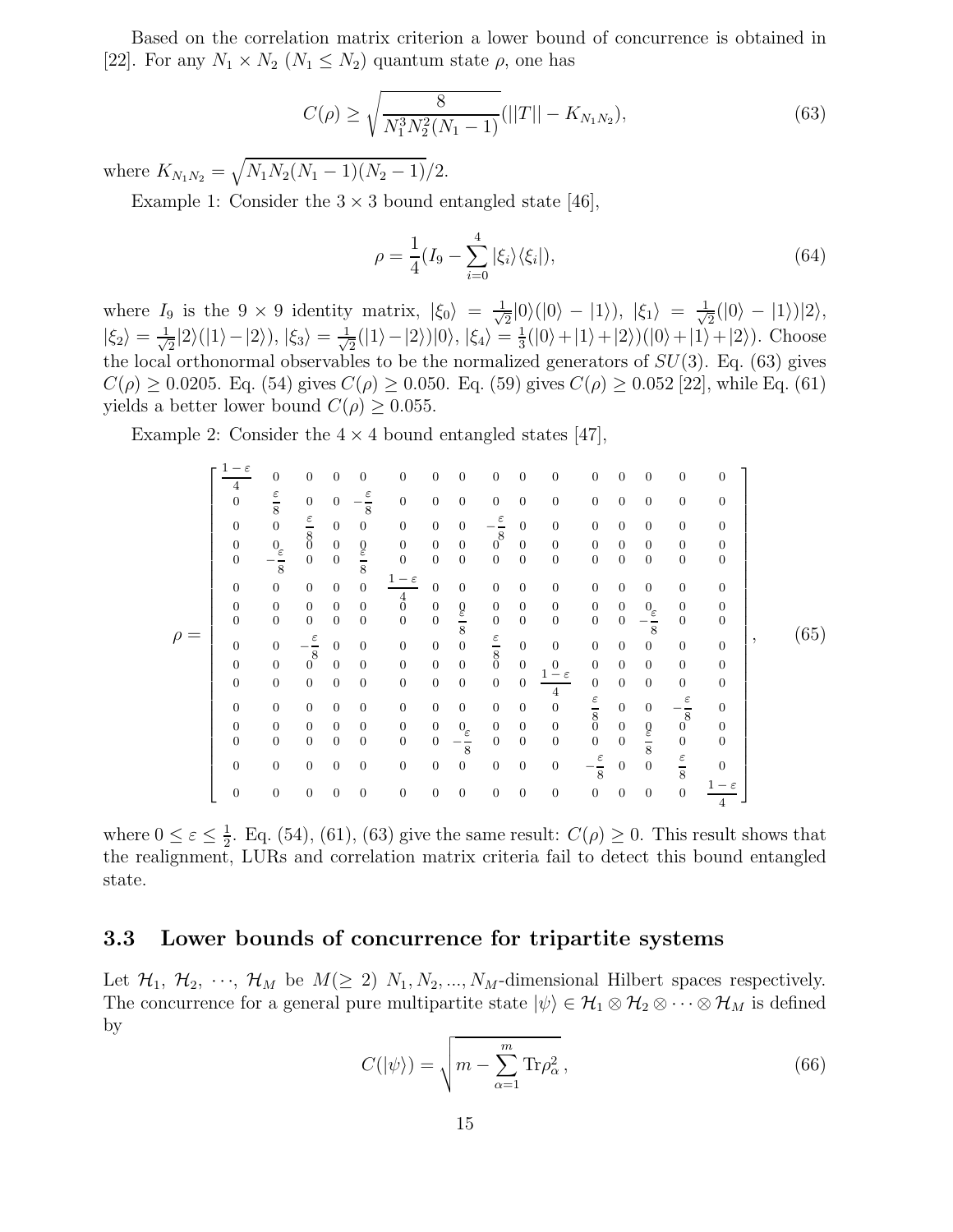where  $m = 2^{M-1} - 1$  is the number of all possible bipartite separations of an M-partite system, the reduced density matrix  $\rho_{\alpha}$ ,  $\alpha = 1, ..., m$ , is obtained by tracing over one part of the subsystems associated with the  $\alpha$ -th bipartite separation.

For the multipartite case, a Schmidt expression like (33) does not exist. To get a lower bound of the multipartite concurrence, one needs the operations of generalized partial transpose and realignment. Let us first recall some notations used in various matrix operations [48, 49]. A generic matrix G can always be written as  $G = \sum a_{ij} \langle j | \otimes | i \rangle$ , where  $|i \rangle$ ,  $|j \rangle$  are  $_{i,j}$ vectors of a suitably selected normalized real orthogonal basis. The operations  $\mathcal{T}_r$  (resp.  $\mathcal{T}_c$ ) are defined to be the row transposition (resp. column transposition) of G which transposes the second (resp. first) vector in the above tensor product expression of  $G$ :

$$
\mathcal{T}_r(G) = \sum_{i,j} a_{ij} \langle j | \otimes \langle i | , \quad \mathcal{T}_c(G) = \sum_{i,j} a_{ij} | j \rangle \otimes | i \rangle. \tag{67}
$$

It is easily verified that  $\mathcal{T}_c\mathcal{T}_r(G) = \mathcal{T}_r\mathcal{T}_c(G) = G^T$ , where T denotes matrix transposition.

In the following  $\mathcal{T}_{r_k}$  (resp.  $\mathcal{T}_{c_k}$ ) are defined to be the row (resp. column) transpositions with respect to the subsystem k. For instance,  $\mathcal{T}_{r_{12}}$  stands for the row transpositions with respect to the subsystems 1 and 2. Let  $\mathcal{Y} = \{x_1, x_2, ...\}$  be a set of such operations on a density matrix  $\rho$ . Set  $\rho^{T_{\mathcal{Y}}} = T_{\mathcal{Y}}(\rho) = T_{x_1} T_{x_2} ... (\rho)$ , e.g.  $\rho^{T_{\{c_1, r_2, r_3\}}} \equiv T_{\{c_1\}} T_{\{r_2\}} T_{\{r_3\}}(\rho)$ .

The concurrence for a general pure tripartite state  $|\psi\rangle \in \mathcal{H}_1 \otimes \mathcal{H}_2 \otimes \mathcal{H}_3$  is defined by

$$
C(|\psi\rangle) = \sqrt{3 - \text{Tr}(\rho_1^2 + \rho_2^2 + \rho_3^2)},
$$
\n(68)

where the reduced density matrix  $\rho_1$  (resp.  $\rho_2$ ,  $\rho_3$ ) is obtained by tracing over the subsystems 2 and 3 (resp. 1 and 3, 1 and 2). In [34] a special class of  $\mathcal{Y}$  is discussed:  $\mathcal{Y}_i = \{c_i, r_i\}$ ,  $i = 1, 2, 3, \mathcal{Y}_4 = \{c_1, r_{23}\}, \mathcal{Y}_5 = \{c_{12}, r_3\}, \mathcal{Y}_6 = \{c_{13}, r_2\}.$  As  $\rho^{\mathcal{T}_{\mathcal{Y}_i}} = \rho^{T_i}, i = 1, 2, 3$ , where  $T_i$ stands for the partial transposition with respect to the subsystem i, the operations  $\mathcal{Y}_1, \mathcal{Y}_2$ and  $\mathcal{Y}_3$  correspond to the partial transpositions of  $\rho$ .

For the most simple tripartite system, the three qubits case, a state  $|\Psi\rangle$  can be written in terms of the generalized Schmidt decomposition [50],

$$
|\Psi\rangle = \lambda_0|000\rangle + \lambda_1 e^{i\phi}|100\rangle + \lambda_2|101\rangle + \lambda_3|110\rangle + \lambda_4|111\rangle
$$
 (69)

with normalization condition  $\lambda_i \geq 0$ ,  $0 \leq \phi \leq \pi$ ,  $\Sigma_i \lambda_i^2 = 1$ . The corresponding density matrix  $\rho = |\Psi\rangle\langle\Psi|$  has the following properties:

$$
Tr\rho_1^2 = 1 - 2\mu_0(1 - \mu_0 - \mu_1),
$$
  
\n
$$
Tr\rho_2^2 = 1 - 2\mu_0(1 - \mu_0 - \mu_1 - \mu_2) - 2\Delta,
$$
  
\n
$$
Tr\rho_3^2 = 1 - 2\mu_0(1 - \mu_0 - \mu_1 - \mu_3) - 2\Delta,
$$

where  $\Delta \equiv |\lambda_1 \lambda_4 e^{i\phi} - \lambda_2 \lambda_3|^2$ ,  $\mu_i = \lambda_i^2$ ,  $i = 0, 1, ..., 4$ . Therefore from (68) one has

$$
C^{2}(\rho) = 2\mu_{0}(3 - 3\mu_{0} - 3\mu_{1} - \mu_{2} - \mu_{3}) + 4\Delta, \qquad (70)
$$

which varies smoothly from 0, for pure product states, to  $3/2$  for maximally entangled pure states.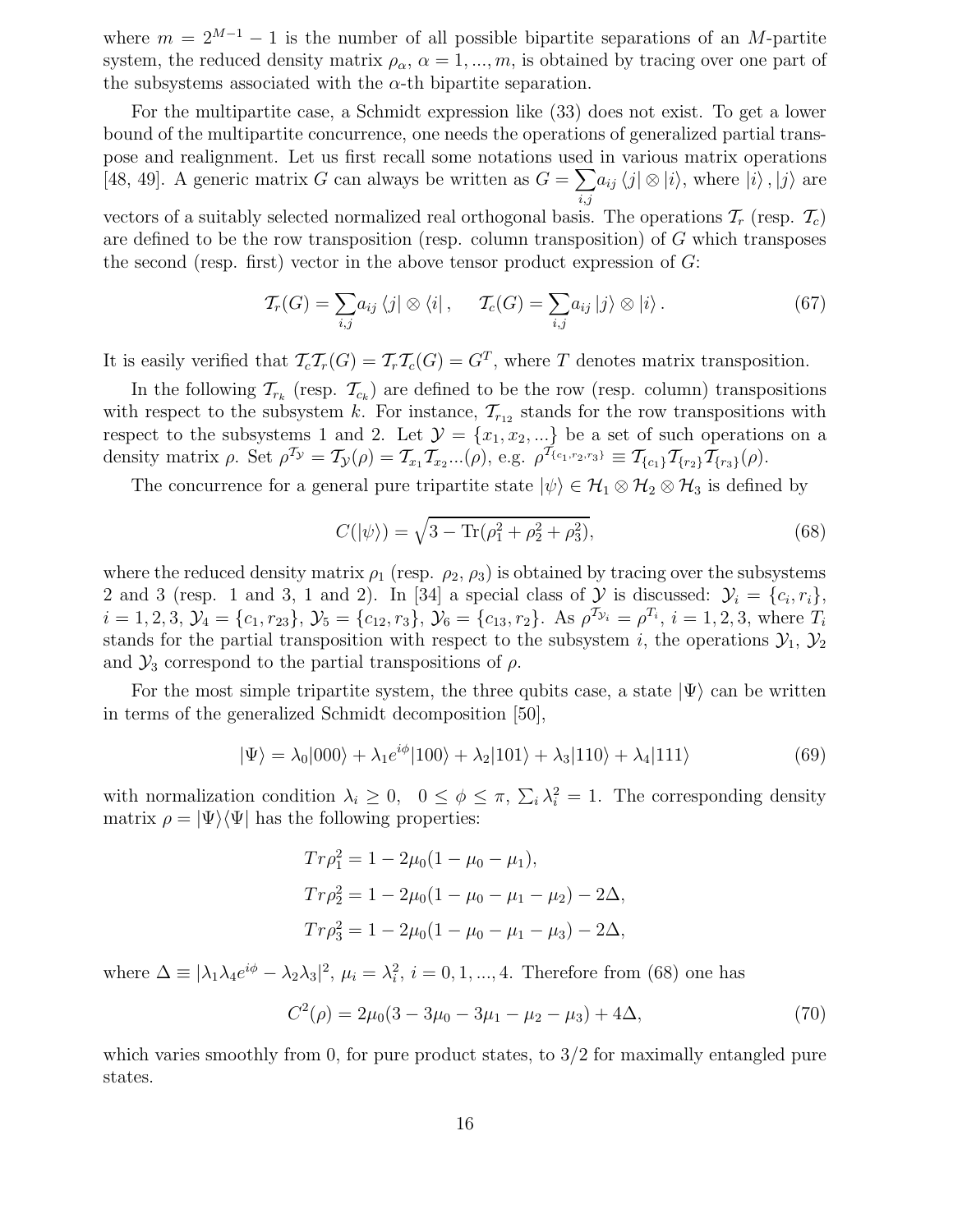On the other hand, under the operations of  $\mathcal{Y}_i$ ,  $i = 1, 2, 3$ , one gets

$$
||\rho^{\mathcal{T}_{\mathcal{Y}_1}}|| = 1 + 2\sqrt{\mu_0(\mu_2 + \mu_3 + \mu_4)},
$$
  
\n
$$
||\rho^{\mathcal{T}_{\mathcal{Y}_2}}|| = 1 + 2\sqrt{\Delta + \mu_0(\mu_3 + \mu_4)},
$$
  
\n
$$
||\rho^{\mathcal{T}_{\mathcal{Y}_3}}|| = 1 + 2\sqrt{\Delta + \mu_0(\mu_2 + \mu_4)}.
$$
\n(71)

Combining (70) and (71) one can obtain

$$
C(\rho) \ge (\|\rho^{\mathcal{T}_{\mathcal{Y}_j}}\| - 1), \quad j = 1, 2, 3. \tag{72}
$$

A three-qubit  $(2 \otimes 2 \otimes 2)$  system can be viewed as three different bipartite  $(2 \otimes 4$  or 4 ⊗ 2) systems. From the results for bipartite systems in section 3.2, these three bipartite separations give rise to, respectively

$$
1 - Tr((\rho_1)^2) \ge \frac{1}{2} (||\rho^{T_{\{c_1, r_{23}\}}}|| - 1)^2,
$$
  
\n
$$
1 - Tr((\rho_2)^2) \ge \frac{1}{2} (||\rho^{T_{\{c_{13}, r_{2}\}}}|| - 1)^2,
$$
  
\n
$$
1 - Tr((\rho_3)^2) \ge \frac{1}{2} (||\rho^{T_{\{c_{12}, r_{3}\}}}|| - 1)^2.
$$

Therefore

$$
C(\rho) \ge \frac{1}{\sqrt{2}} \max \left\{ ||\rho^{\mathcal{T}_{\mathcal{Y}_j}}|| - 1 \right\}, \quad j = 4, 5, 6. \tag{73}
$$

Hence if one assumes that  $\sum_i p_i \rho^i$  is the optimal decomposition of  $\rho$  such that  $C(\rho)$  =  $\sum_i p_i C(\rho^i)$ , where  $\rho^i$  are pure state density matrices, taking into account that  $\|\rho^{\tau_y}\| \le$  $\sum_i p_i ||(\rho^i)^{\mathcal{T}_{\mathcal{Y}}}||$ , from (72) and (73) one gets that for any three-qubit mixed quantum state  $\rho$ , the concurrence  $C(\rho)$  satisfies

$$
C(\rho) \ge \max\left\{ \|\rho^{\mathcal{I}_{\mathcal{Y}_i}}\| - 1, \ \frac{1}{\sqrt{2}}(\|\rho^{\mathcal{I}_{\mathcal{Y}_j}}\| - 1) \right\},\tag{74}
$$

where  $i = 1, 2, 3, j = 4, 5, 6$ .

For higher dimensional tripartite systems, an expression like (69) does not exist. The related lower bound of concurrence will be discussed in the next section for arbitrary multipartite systems.

#### 3.4 Lower bounds of concurrence for multipartite systems

#### 3.4.1 Generalized Greenberger-Horne-Zeilinger state

Concerning multipartite  $(M > 3)$  systems, let us first consider the M-partite generalized Greenberger-Horne-Zeilinger (GHZ) state,

$$
|\Phi\rangle = \cos\theta|00\cdots0\rangle + \sin\theta|11\cdots1\rangle. \tag{75}
$$

For  $\rho = |\Phi\rangle\langle\Phi|$ , one gets  $\rho_i = Tr_{\{1,\cdots,i-1,i+1,\cdots,M\}}\rho = \cos^2\theta|0\rangle\langle0| + \sin^2\theta|1\rangle\langle1|$ . Therefore  $Tr \rho_i^2 = \cos^4 \theta + \sin^4 \theta = 1 - 2 \sin^2 \theta \cos^2 \theta$ ,  $i = 1, 2, ..., M$ . In fact, one can prove that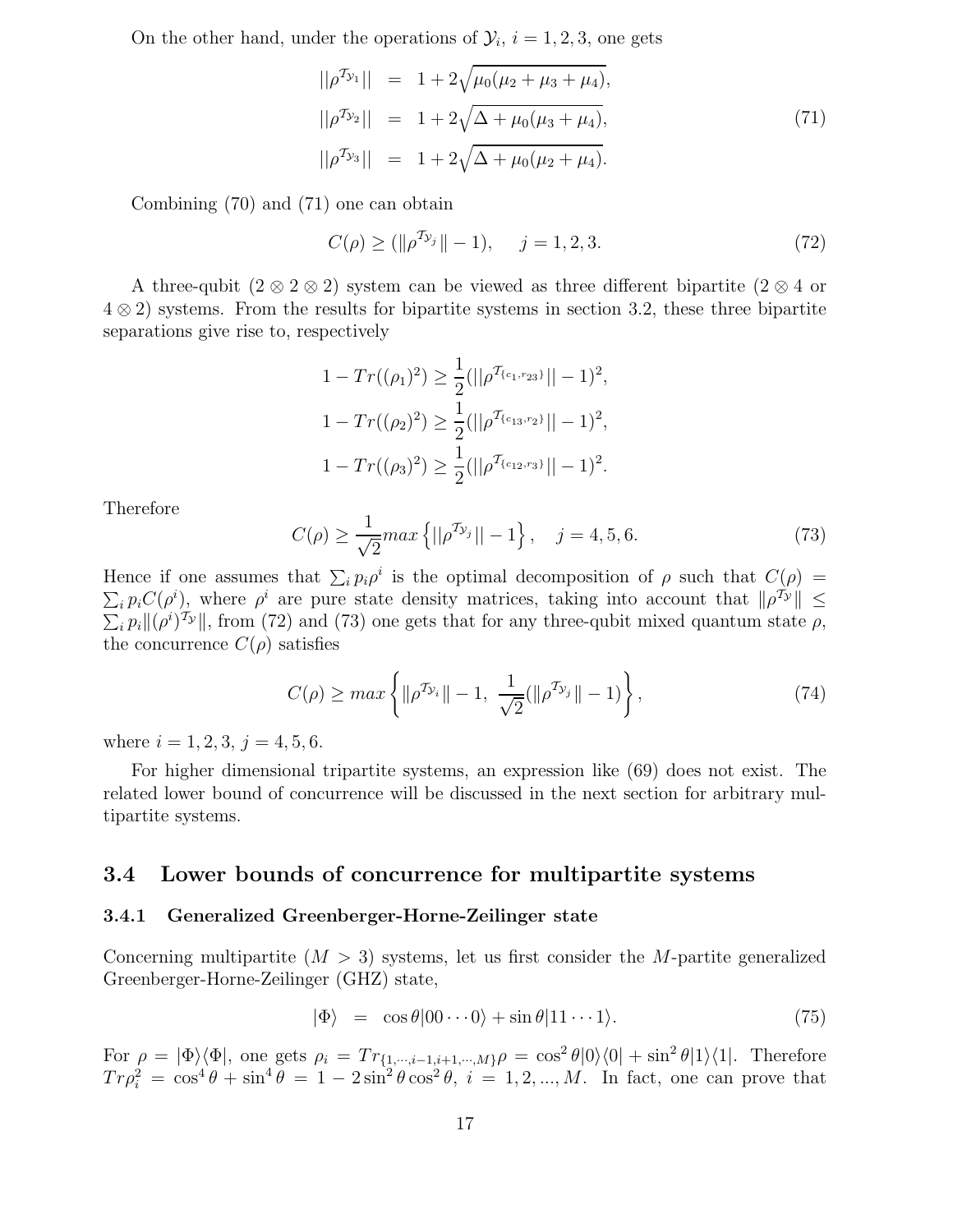$Tr \rho_{i_1 i_2 \cdots i_m}^2 = 1 - 2 \sin^2 \theta \cos^2 \theta$  for all  $i_1 \neq i_2 \neq \cdots \neq i_m \in \{1, 2, ..., M\}, 1 \leq m \leq M$ . Hence from (66) one has

$$
C(\rho) = \sqrt{2d\sin^2\theta\cos^2\theta}.
$$
 (76)

On the other hand, the partial transpose of  $\rho$  with respect to the *i*th qubit space gives rise to

$$
\rho^{T_i} = \cos^2 \theta |0 \cdots 0_i \cdots 0\rangle\langle 0 \cdots 0_i \cdots 0| + \cos \theta \sin \theta |0 \cdots 1_i \cdots 0\rangle\langle 1 \cdots 0_i \cdots 1|
$$
  
+  $\cos \theta \sin \theta |1 \cdots 0_i \cdots 1\rangle\langle 0 \cdots 1_i \cdots 0| + \sin^2 \theta |1 \cdots 1_i \cdots 1\rangle\langle 1 \cdots 1_i \cdots 1|,$ 

 $i = 1, 2, \dots, M$ . As  $\rho^{T_i}$  is Hermitian, its singular values are simply given by the square root of the eigenvalues of  $(\rho^{T_i})^2$ . The trace norm of  $\rho^{T_i}$  takes the form  $\|\rho^{T_i}\| = 1 + 2\sqrt{\sin^2\theta\cos^2\theta}$ . The trace norms of partial transposed  $\rho$  with respect to the other sub-qubit spaces can be similarly calculated. All together one gets

$$
\|\rho^{T_{i_1 i_2 \cdots i_m}}\| = 1 + 2\sqrt{\sin^2 \theta \cos^2 \theta},\tag{77}
$$

where  $i_1 \neq i_2 \neq \cdots \neq i_m \in \{1, 2, ..., M\}, 1 \leq m \leq M$ .

Now consider the norm of  $\rho$  under bipartite realignment. If a bipartite realignment with respect to the subsystems i and j,  $1 \leq i \neq j \leq M$  is made, while leaving the other subsystems untouched, one has

$$
\mathcal{R}_{i|j}(\rho) = \cos^2 \theta |0 \cdots 0_i \cdots 0_j \cdots 0\rangle \langle 0 \cdots 0_i \cdots 0_j \cdots 0|
$$
  
+  $\cos \theta \sin \theta |0 \cdots 0_i \cdots 1_j \cdots 0\rangle \langle 1 \cdots 0_i \cdots 1_j \cdots 1|$   
+  $\cos \theta \sin \theta |1 \cdots 1_i \cdots 0_j \cdots 1\rangle \langle 0 \cdots 1_i \cdots 0_j \cdots 0|$   
+  $\sin^2 \theta |1 \cdots 1_i \cdots 1_j \cdots 1\rangle \langle 1 \cdots 1_i \cdots 1_j \cdots 1|.$ 

Therefore  $||\mathcal{R}_{i|j}(\rho)|| = 1 + 2\sqrt{\sin^2\theta\cos^2\theta}$ . Let  $\Theta_1$  and  $\Theta_2$  be two different subsystems. One can similarly verify that

$$
||\mathcal{R}_{\Theta_1|\Theta_2}(\rho)|| = 1 + 2\sqrt{\sin^2\theta\cos^2\theta}.
$$
 (78)

From  $(76)$ ,  $(77)$  and  $(78)$  one can prove that for any M-qubit mixed state with decomposition  $\rho = \sum_i p_i |\Psi_i\rangle\langle\Psi_i|$ , if  $|\Psi_i\rangle$  can be written in the form (75) for all *i*, then the concurrence  $C(\rho)$  satisfies

$$
C(\rho) \ge \max\{||\rho^{T_{\Theta}}||, ||\mathcal{R}_{\Theta_1|\Theta_2}(\rho)||\} - 1,\tag{79}
$$

where  $\Theta$ ,  $\Theta_1$ ,  $\Theta_2$  are subsets of the indices  $\{1, 2, ..., M\}$ , such that  $\Theta_1 \cap \Theta_2 = \emptyset$ .

Remark: Once a density matrix has a decomposition with all the pure states of the form (75), then all other possible decompositions of it will also have the form (75), since other decompositions can be obtained from the unitarily linear combinations of this decomposition, and any linear combinations of the type (75) still have the form (75).

#### 3.4.2 Generalized W-state

We consider now another M-qubit state, the generalized W-state,

$$
|\Psi\rangle = a_1|10\cdots 0\rangle + a_2|01\cdots 0\rangle + \cdots + a_M|00\cdots 1\rangle. \tag{80}
$$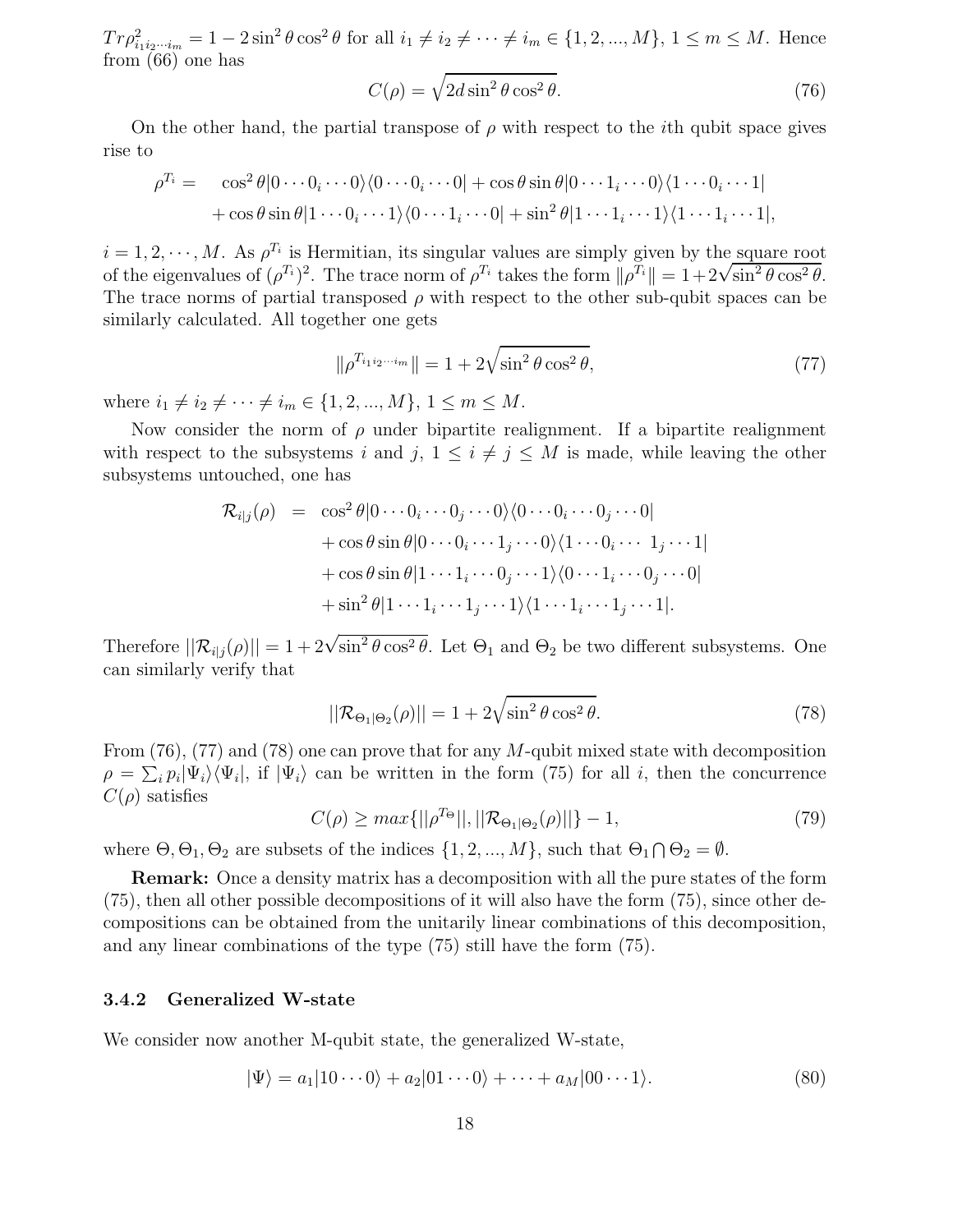Let  $\rho = |\Psi\rangle\langle\Psi|$ , then  $\rho_i = Tr_{\{1,\cdots,i-1,i+1,\cdots,M\}}\rho = |a_i|^2|1\rangle\langle1| + (\sum_{j\neq i}|a_j|^2)|0\rangle\langle0|$ . Therefore  $Tr \rho_i^2 = |a_i|^4 + (\sum_{j \neq i} |a_j|^2)^2$ ,  $i = 1, 2, ..., M$ . Generally one can prove that  $Tr \rho_{i_1 i_2 \cdots i_m}^2 =$  $(|a_{i_1}|^2 + a_{i_2}|^2 + \cdots + a_{i_m}|^2)^2 + (\sum_{k \neq \{i_1, i_2, \dots, i_m\}} |a_k|^2)^2$  for all  $i_1 \neq i_2 \neq \cdots \neq i_m \in \{1, 2, \dots, M\},$  $1 \leq m \leq M$ . Hence from (66)

$$
C(\rho) = \sqrt{2^{M-1} \sum_{i < j} |a_i a_j|^2}.\tag{81}
$$

From a direct calculation, the trace norm of the partial transposed matrix  $\rho^{T_i}$  of  $\rho$  with respect to the *i*th qubit space is given by  $\|\rho^{T_i}\| = 1 + 2\sqrt{\sum_{j\neq i} |a_i a_j|^2}$ . The trace norms of the partial transposed  $\rho$  with respect to the other sub-qubit spaces can also be similarly calculated,

$$
\|\rho^{T_{i_1 i_2 \cdots i_m}}\| = 1 + 2 \sqrt{\sum_{l \neq \{i_1, i_2, \cdots, i_m\}} \sum_{k=i_1}^{i_m} |a_k a_l|^2},
$$
\n(82)

where  $i_1 \neq i_2 \neq \cdots \neq i_m \in \{1, 2, ..., M\}, 1 \leq m \leq M$ .

An M-qubit W state can be viewed as m different bipartite systems. Let  $\Gamma^1_\alpha$ ,  $\Gamma^2_\alpha$  denote two subsets of the indices  $\{1, 2, ..., M\}$ ,  $\Gamma_\alpha^1 \cap \Gamma_\alpha^2 = \emptyset$ ,  $\Gamma_\alpha^1 \cup \Gamma_\alpha^2 = \{1, 2, ..., M\}$ ,  $\alpha = 1, \dots, m$ . From the results for bipartite systems, these  $m$  bipartite separations give rise to, respectively

$$
1 - Tr((\rho_{\Gamma^1_{\alpha}})^2) \ge \frac{1}{2} (||\mathcal{R}_{\Gamma^1_{\alpha}|\Gamma^2_{\alpha}}(\rho)|| - 1)^2, \quad \alpha = 1, \cdots, m.
$$

Hence

$$
C(\rho) = \sqrt{m - \sum_{\alpha=1}^{m} \text{Tr}(\rho_{\Gamma_{\alpha}}^2)} \ge \frac{1}{\sqrt{2}} max \left\{ ||\mathcal{R}_{\Gamma_{\alpha}^1|\Gamma_{\alpha}^2}(\rho)|| - 1, \quad \alpha = 1, \cdots, m \right\}.
$$
 (83)

Therefore for any M-qubit mixed state with decomposition with respect to the generalized W states,  $\rho = \sum_i p_i |\Psi_i\rangle\langle\Psi_i|$ , such that  $|\Psi_i\rangle$  can be written in the form (80) for all i, the concurrence  $C(\rho)$  satisfies

$$
C(\rho) \ge \max\left\{||\rho^{T_{\Gamma_{\alpha}^{1}}}|| - 1, \frac{1}{\sqrt{2}}(||\mathcal{R}_{\Gamma_{\alpha}^{1}|\Gamma_{\alpha}^{2}}(\rho)|| - 1), \quad \alpha = 1, \cdots, m\right\}.
$$
 (84)

From (79) and (84), it is seen that the lower bound for the class of mixed states with decompositions with respect to the generalized GHZ states is weaker than the one for the class of mixed states with decompositions with respect to the generalized  $W$  states, in the sense that in (79) the realignment is associated with two arbitrary subsystems  $\Theta_1$  and  $\Theta_2$ such that  $\Theta_1 \cap \Theta_2 = \emptyset$ , but not necessary  $\Theta_1 \cup \Theta_2 = \{1, 2, ..., M\}$ . While in (84) we simply treat the realignment associated with bipartite separations, so that the two subsystems  $\Gamma^1_\alpha$ and  $\Gamma^2_{\alpha}$  satisfy both  $\Gamma^1_{\alpha} \cap \Gamma^2_{\alpha} = \emptyset$  and  $\Gamma^1_{\alpha} \cup \Gamma^2_{\alpha} = \{1, 2, ..., M\}.$ 

#### 3.4.3 Schmidt-correlated state

The Schmidt-correlated (SC) states are the mixtures of pure states, sharing the same Schmidt bases. For any classical measurement related to the SC states, two observers will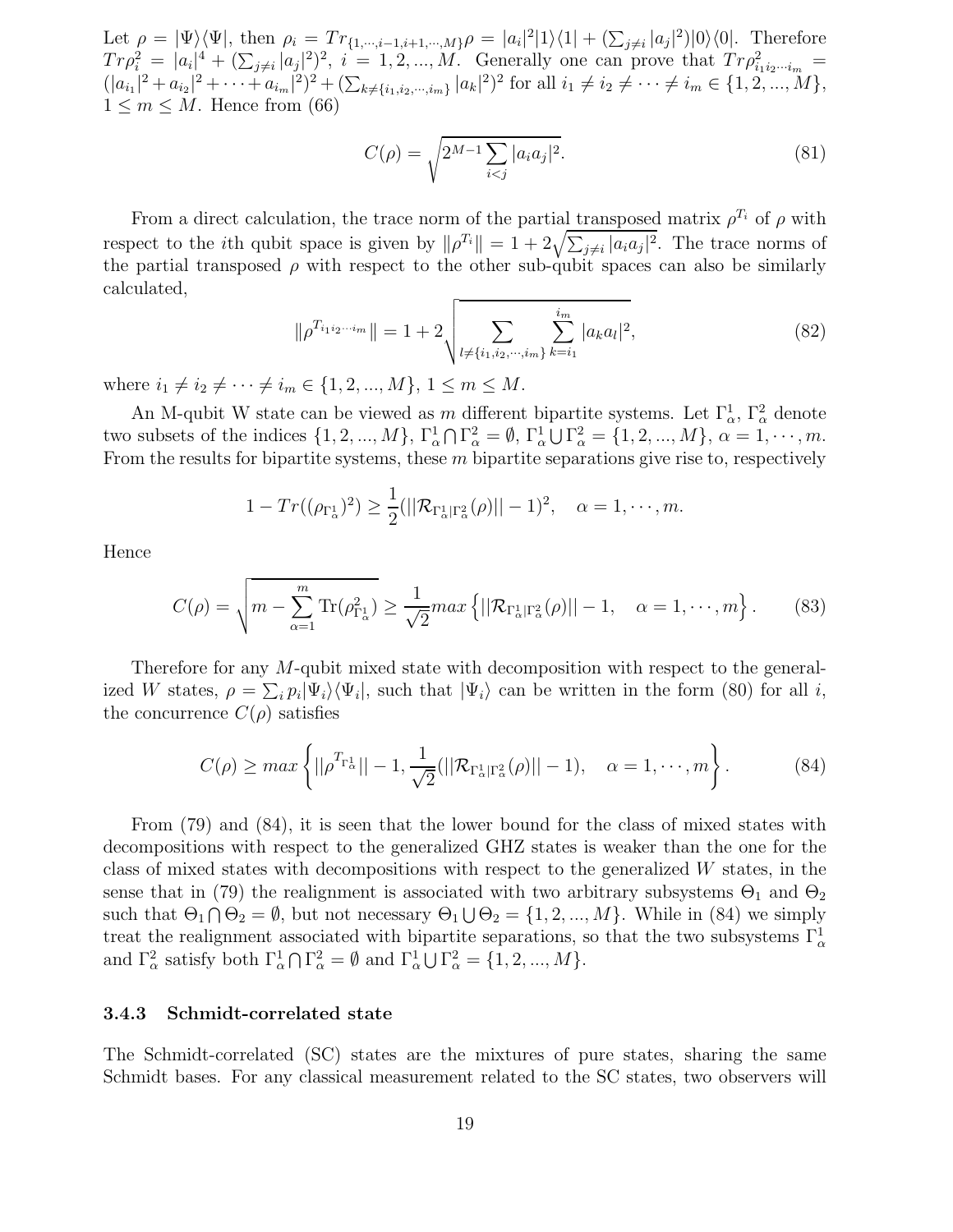always obtain the same result [51]. Such SC states naturally appear in a bipartite system dynamics with additive integrals of motion [52].

An M-partite state  $\rho$  in  $C^N \otimes C^N \otimes \cdots \otimes C^N$  is called a Schmidt-correlated state if it can be expressed as

$$
\rho = \sum_{m,n=0}^{N-1} a_{mn} |m \cdots m\rangle \langle n \cdots n|,\tag{85}
$$

where  $\sum_{m=0}^{N-1} a_{mm} = 1$ . The SC state (85) can and can only be realized by an ensemble  $\{p_i, |\Phi_i\rangle\}, |\Phi_i\rangle = \sum$ m  $\sqrt{a_{mm}}e^{i\Theta_m^{(i)}}|m\cdots m\rangle$ , with  $a_{mm}$  given in (85) [53].

Let  $GHZ(M, N)$  denote the M-partite maximally entangled state

$$
GHZ(M, N) = \frac{1}{\sqrt{N}}(|0 \cdots 0\rangle + |1 \cdots 1\rangle + \cdots + |N - 1, \cdots, N - 1\rangle).
$$

Then  $|\Phi_i\rangle$  is equivalent to either a fully separable state or GHZ(M, t) (0 < t  $\leq N$ ) under stochastic local operation and classical communication (SLOCC) [54, 55].

For a multipartite SC state  $\rho$ ,

$$
\rho = \sum_{m,n=0}^{N-1} a_{mn} |m \cdots m\rangle \langle n \cdots n| = \sum_i p_i |\Psi_i\rangle \langle \Psi_i|,
$$
\n(86)

where  $|\Psi_i\rangle$  takes the form  $|\Psi_i\rangle = \sum_m c_m^{(i)} |m \cdots m\rangle$ ,  $\sum_m |c_m^{(i)}|^2 = 1$ ,  $a_{mn} = \sum_i p_i c_m^{(i)} c_n^{(i)*}$ . It is easily seen that the concurrences of  $|\Psi_i\rangle$  are the same for all reduced density matrices in bipartite decompositions. Due to the fact that  $\rho_1 = Tr_{2\cdots k}(|\Psi_i\rangle\langle\Psi_i|) = \sum_m |c_m^{(i)}|^2 |m\rangle\langle m|$ , one has

$$
C(|\Psi_i\rangle) = \sqrt{2(1 - \sum_m |c_m^{(i)}|^4)},
$$
  
\n
$$
C(\rho) = \min_{\{p_i, |\Psi_i\rangle\}} \sum_i p_i \sqrt{2(1 - \sum_m |c_m^{(i)}|^4)} = 2 \min_{\{p_i, |\Psi_i\rangle\}} \sum_i p_i \sqrt{\sum_{m < n} |c_m^{(i)} c_n^{(i)}|^2}.
$$

Taking into account that  $\sum_m |c_m^{(i)}|^2 = 1$ , one has  $0 \le C(\rho) \le \sqrt{2(1 - \frac{1}{N})^2}$  $\frac{1}{N}$ ). For the state GHZ(M, N),  $C(\text{GHZ}(M, N)) = \sqrt{2(1 - \sum_{m=0}^{N-1} \frac{1}{N^2})} = \sqrt{2(1 - \frac{1}{N})}$  $\frac{1}{N}$ .

Instead of bipartite decompositions, one may also directly use the concurrence formula Eq. (66) for multipartite states. Similarly one can get  $0 \le C(\rho) \le \sqrt{m(1-\frac{1}{N})}$  $\frac{1}{N}$ ) from the Lagrange multipliers method. Applying this to the state  $GHZ(M, N)$ , one has similarly  $C(\text{GHZ}(M, N)) = \sqrt{m(1 - \frac{1}{N})}$  $\frac{1}{N}$ .

For general multipartite systems, one can deal with them as bipartite separations  $\Gamma^1_\alpha$ and  $\Gamma_{\alpha}^2$ , which give rise to

$$
1 - Tr((\rho_{\Gamma^1_{\alpha}})^2) \ge \frac{1}{D_{\alpha}(D_{\alpha} - 1)} max\{ (||\rho^{T_{\Gamma^1_{\alpha}}}|| - 1)^2, (||\mathcal{R}_{\Gamma^1_{\alpha}|\Gamma^2_{\alpha}}(\rho)|| - 1)^2 \}, \quad \alpha = 1, \cdots, m,
$$

where  $D_{\alpha} = min(dim(\Gamma_{\alpha}^{1}), dim(\Gamma_{\alpha}^{2}))$ ,  $dim(\Gamma_{\alpha}^{1})$  (resp.  $dim(\Gamma_{\alpha}^{2}))$ ) is the dimension associated with the subsystems contained in  $\Gamma^1_\alpha$  (resp.  $\Gamma^2_\alpha$ ).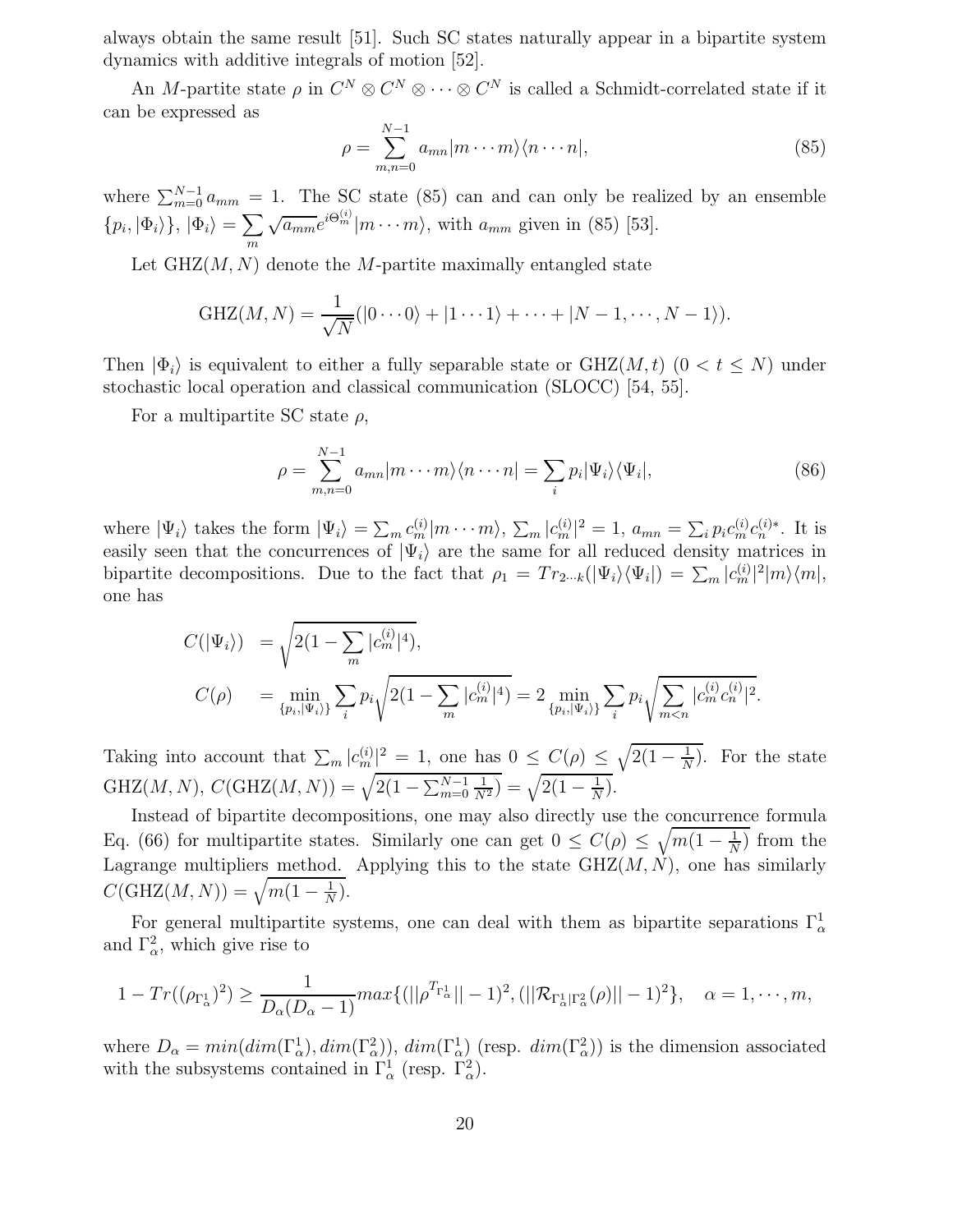Therefore for any  $N_1 \otimes N_2 \otimes \cdots \otimes N_M$  M-partite mixed quantum state  $\rho$ , the concurrence  $C(\rho)$  satisfies

$$
C(\rho) \ge K \left\{ \max \left( ||\rho^{T_{\Gamma_{\alpha}^{1}}||}, ||\mathcal{R}_{\Gamma_{\alpha}^{1}|\Gamma_{\alpha}^{2}}(\rho)|| \right) - 1, \ \alpha = 1, ..., m \right\},
$$
\n(87)

where  $K = 1/\sqrt{D_{\alpha}(D_{\alpha} - 1)}$ .

Here for general mixed states, it is difficult to find the relation between the concurrence of a pure state and the corresponding norm of the partial transposed state with respect to certain subsystems, like the one between (76) and (77). The bound (87) is obtained by bipartite separations of the system, and there is an extra factor  $K$ , which makes this bound weaker than (84), when it is applied to the special class of mixed states with decompositions with respect to the generalized W states.

## 4 Summary and conclusions

We have given a review on the measures of quantum entanglement: entanglement of formation and concurrence. As it is difficult to calculate the EOF and concurrence for general mixed states due to the extremization involved in the calculation, analytic formulae for the EOF and concurrence are only obtained for a few special classes of mixed states. Fortunately many strong separability criteria have been found. From these separability criteria many tight lower bounds of the EOF and concurrence have been obtained, which can detect, in particular, some bound entangled states.

# References

- [1] Nielsen M A, Chuang I L. Quantum Computation and Quantum Information. Cambridge: Cambridge University Press, 2000
- [2] Bennett C H, DiVincenzo D P, Smolin J A, et al. Mixed state entanglement and quantum error correction. Phys Rev A, 1996, 54: 3824-3851
- [3] Horodecki M, Horodecki P, Horodecki R, et al. Classical capacity of a noiseless quantum channel assisted by noisy entanglement. Quant Inf Comp, 2001, 1(3):70-78; Bruß D. Characterizing entanglement. J Math Phys, 2002, 43: 4237; Plenio M B, Virmani S. A introduction to entanglememt measures. Quant Inf Comp, 2007, 7: 1-25
- [4] Uhlmann A. Fidelity and concurrence of conjugated states. Phys Rev A, 2000, 62: 032307; Albeverio S, Fei S M. A Note on Invariants and Entanglements. J Opt B: Quantum Semiclass Opt, 2001, 3: 223-227; Rungta P, Bužek V, Caves C M, et al. Universal state inversion and concurrence in arbitrary dimensions. Phys Rev A, 2001, 64: 042315
- [5] Hill S, Wootters W K. Entanglement of a pair of quantum bits. Phys Rev Lett, 1997, 78: 5022-5025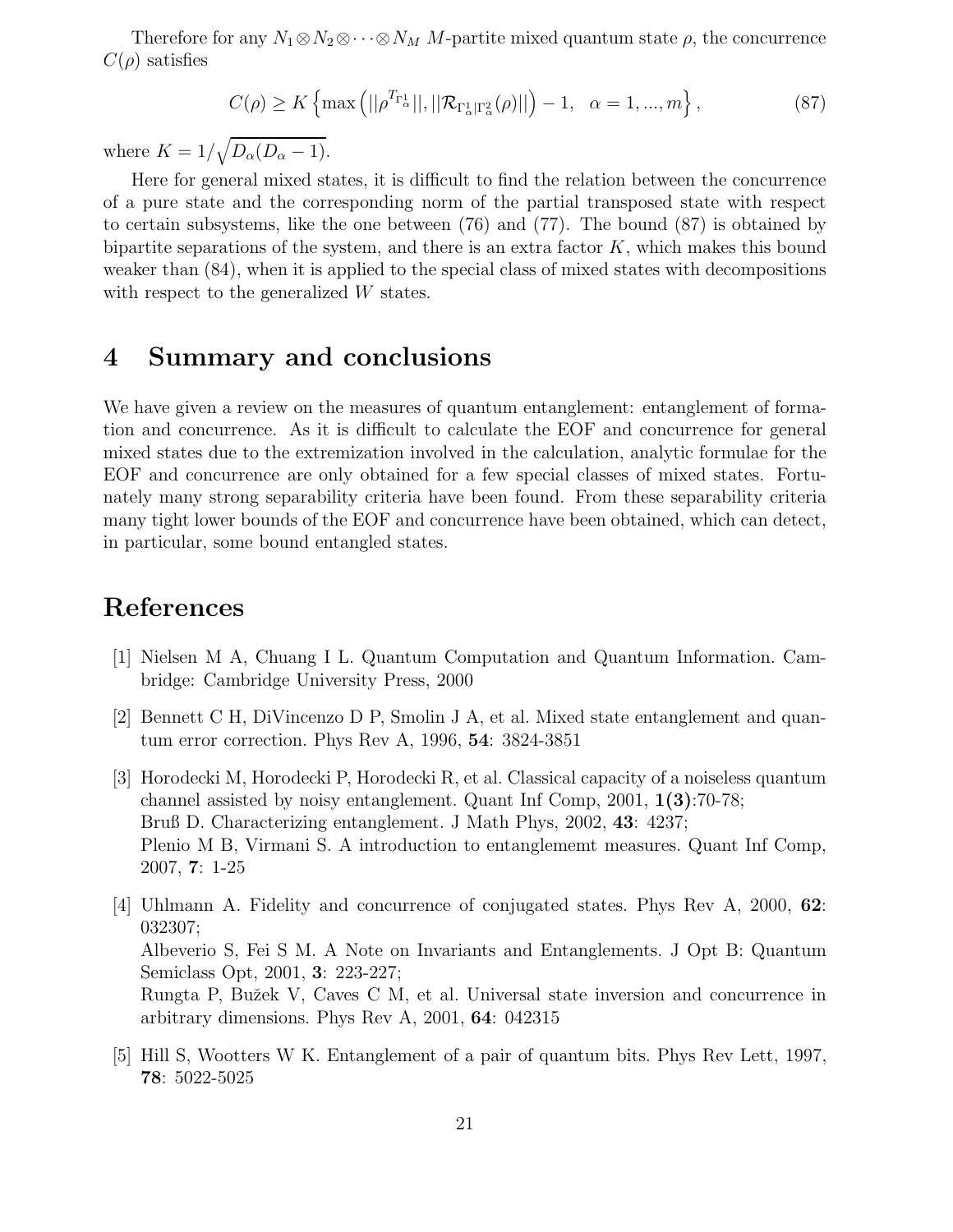- [6] Wootters W K. Entanglement of formation of an arbitrary state of two qubits. Phys Rev Lett, 1998, 80: 2245-2248
- [7] Osterloh A, Amico L, Falci G, et al. Scaling of entanglement close to a quantum phase transitions. Nature, 2002, 416: 608; Wu L A, Sarandy M S, Lidar D A. Quantum phase transitions and bipartite entanglement. Phys Rev Lett, 2004, 93: 250404
- [8] Ghosh S, Rosenbaum T F, Aeppli G, et al. Entangled quantum state of magnetic dipoles. Nature, 2003, 425: 48; Vedral V. Quantum physics. Entanglement hits the big time. Nature, 2003, 425: 28
- [9] Walborn S P, Souto Ribeiro P H, Davidovich L, et al. Experimental determination of entanglement with a single measurement. Nature, 2006, 440: 1022
- [10] Terhal B M, Vollbrecht K G H. The entanglement of formation for isotropic states. Phys Rev Lett, 2000, 85: 2625-2628
- [11] Fei S M, Jost J, Li-Jost X Q, et al. Entanglement of formation for a class of mixed states. Phys Lett A, 2003, 310: 333-338
- [12] Fei S M, Li-Jost X Q. A class of special matrices and quantum entanglement. Rep Math Phys, 2004, 53: 195-210
- [13] Fei S M, Wang Z X, Zhao H. A note on entanglement of formation and generalized concurrence. Phys Lett A, 2004, 329: 414-419
- [14] Rungta P, Caves C M. I-concurrence and tangle for isotropic states. Phys Rev A, 2003, 67: 012307
- [15] Chen P X, Liang L M, Li C Z, et al. A lower bound on entanglement of formation of  $2 \otimes n$  system. Phys Lett A, 2002, 295: 175-177; Gerjuoy E. Lower bound on entanglement of formation for the qubit-qudit system. Phys Rev A, 2003, 67: 052308; Loziński A, Buchleitner A, Zyczkowski K, et al. Entanglement of  $2 \times K$  quantum systems. Europhys Lett, 2003, 62: 168
- [16] Audenaert K, Verstraete F, Moor B De. Variational characterisations of separability and entanglement of formation. Phys Rev A, 2001, 64: 052304.
- [17] Mintert F, Ku´s M, Buchleitner A. Concurrence of mixed bipartite quantum states in arbitrary dimensions. Phys Rev Lett, 2004, 92: 167902; Mintert F. Ph.D. thesis, Measures and dynamics of entangled states. Munich: Munich University, 2004.
- [18] Chen K, Albeverio S, Fei S M. Concurrence of arbitrary dimensional bipartite quantum states. Phys Rev Lett, 2005, 95: 040504
- [19] Chen K, Albeverio S, Fei S M. Entanglement of formation of bipartite quantum states. Phys Rev Lett, 2005, 95: 210501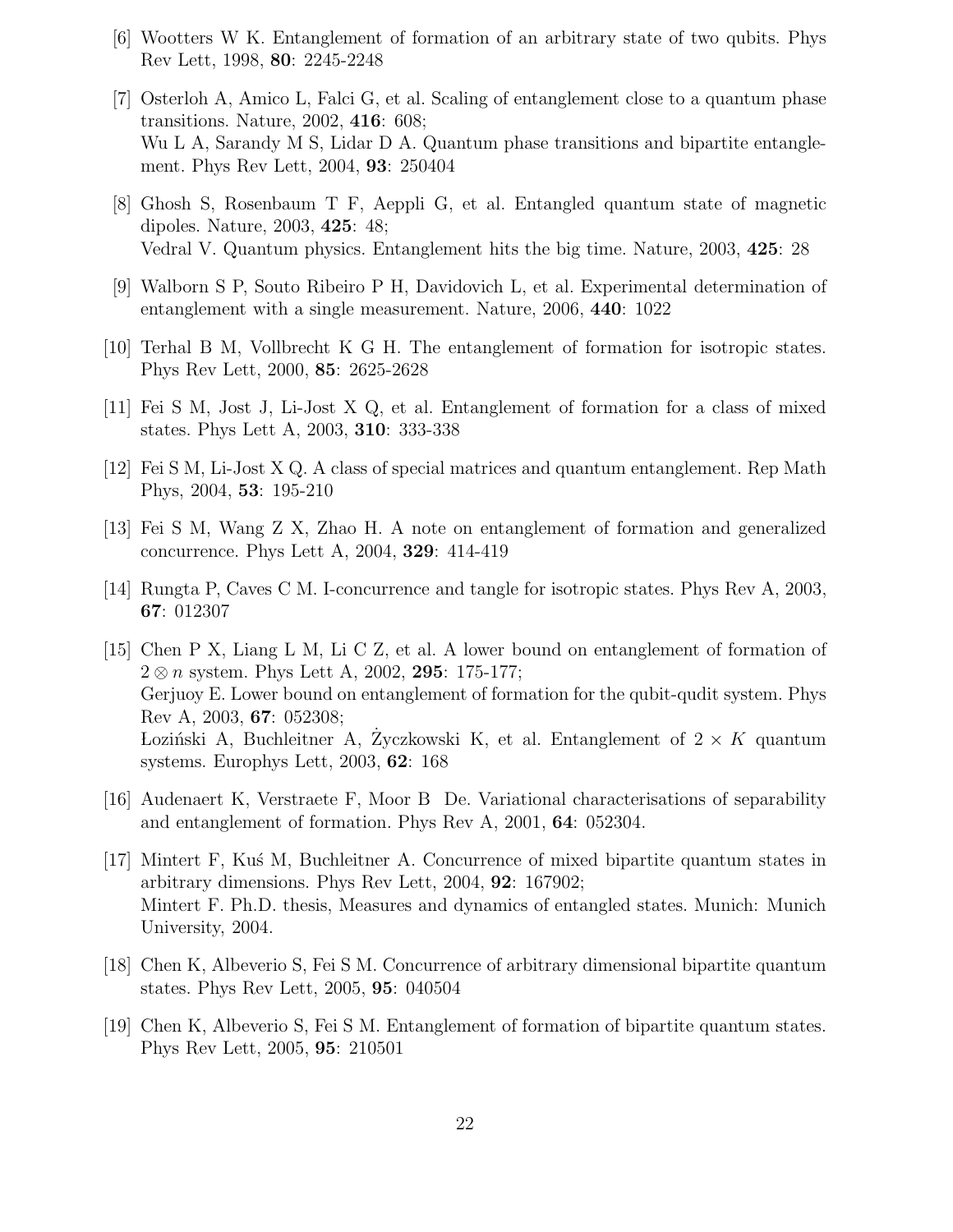- [20] Breuer H P. Separability criteria and bounds for entanglement measures. J Phys A: Math Gen, 2006, 39: 11847
- [21] Breuer H P. Optimal entanglement criterion for mixed quantum states. Phys Rev Lett, 2006, 97: 080501
- [22] Vicente J I de. Lower bounds on concurrence and separability conditions. Phys Rev A, 2007, 75: 052320
- [23] Zhang C J, Zhang Y S, Zhang S, et al. Optimal entanglement witnesses based on local orthogonal observables. Phys Rev A, 2007, 76: 012334
- [24] Gao X H, Fei S M, Wu K. Lower bounds of concurrence of tripartite quantum systems. Phys Rev A, 2006, 74: 050303(R)
- [25] Bennett C H, Bernstein H J, Popescu S, et al. Concentrating partial entanglement by local operations. Phys Rev A, 1996, 53: 2046-2052
- [26] Werner R F. Quantum states with Einstein-Podolsky-Rosen correlations admitting a hidden-variable model. Phys Rev A, 1989, 40: 4277-4281
- [27] Brun T A. Measuring polynomial functions of states. Quant Inform Comput, 2004, 4: 401
- [28] Mintert F, Kus' M, Buchleitner A. Concurrence of mixed multi-partite quantum states. Phys Rev Lett, 2005, 95: 260502
- [29] Fei S M, Li-Jost X. R-function related to entanglement of formation. Phys Rev A, 2006, 73: 024302
- [30] Vollbrecht K G H, Werner R F. Entanglement measures under symmetry. Phys Rev A, 2001, 64: 062307
- [31] Wootters W K. Entanglement of formation and concurrence. Quant Inf Comp 1, 27 (2001)
- [32] Chen K, Albeverio S, Fei S M. Concurrence-based entanglement measure for Werner states. Rep Math Phys, 2006, 58: 325-334
- [33] Albeverio S, Fei S M, Goswami D. Separability of Rank Two Quantum States. Phys. Lett A, 2001, 286: 91-96
- [34] Fei S M, Gao X H, Wang X H, et al. Separability of rank two quantum states on multiple quantum spaces. Phys Lett A, 2002, 300: 555-562
- [35] Chen K, Wu L A. A matrix realignment method for recognizing entanglement. Quant Inf Comp, 2003, 3: 193-202
- [36] Horodecki M, Horodecki P, and Horodecki R. Separability of mixed quantum states: linear contractions approach. Open Syst Inf Dyn, 2006, 13: 103
- [37] Rudolph O. Further results on the cross norm criterion for separability. Quantum Information Processing, 2005, 4: 219